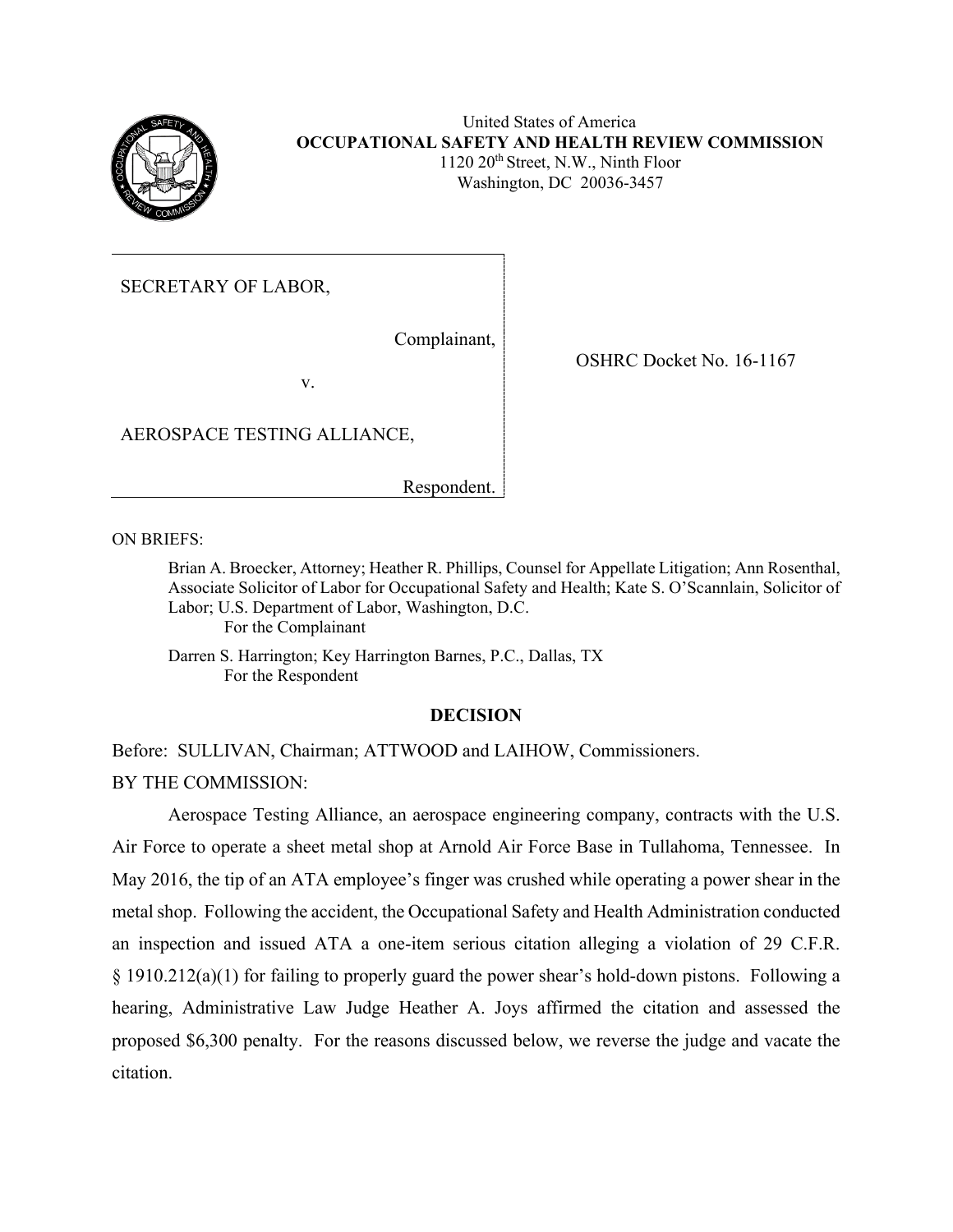#### **BACKGROUND**

ATA's employees are journeymen sheet metal workers hired out of a union hiring hall who have decades of experience with the equipment at the Air Force metal shop. Various pieces of equipment are available to cut metal in the shop, including a Cincinnati Industries Power Shear, Model 1412. To use this machine, the operator slides a piece of sheet metal by hand across the surface of the shear's table until it hits the machine's back stop.<sup>[1](#page-1-0)</sup> The operator then depresses a foot pedal, which causes the shear to cycle. First, "hold-down" pistons lower to secure the metal in position, then the blade cuts or "shears" the metal to the desired length. The shear's thirteen hold-down pistons sit in front of the blade and a bell-shaped guard completely surrounds each piston up to a "finger" or "rake" guard, which prevents access to the blade.

On the day of the accident, an ATA employee with over 20 years of experience was cutting a three-inch piece of metal from a six-inch-long piece. Because the piece the employee was using was so small, it had to be held in place during the cutting operation to ensure it did not fall off the back of the shear's table surface. The employee intended to hold it by placing another piece of metal on top of it, but he initially used his finger to hold the piece in place under one of the holddown pistons. Because he was wearing gloves and his fingers would not fit under the hold-down piston's guard with them on, he removed one of the gloves and circumvented the guard surrounding the hold-down piston by placing his finger underneath the guard and piston and on top of the piece he was cutting. Before he could put the second piece of metal on top of the first piece and remove his finger, the employee inadvertently pressed the shear's foot pedal, causing the hold-down piston to lower and crush the tip of one of his fingers.

### **DISCUSSION**

The Secretary alleges a violation of  $\S$  1910.212(a)(1), claiming that ATA "employees were exposed to crushing/amputation hazards when guarding was not provided on the hold[-]down pistons." Section 1910.212(a)(1), in relevant part, states:

One or more methods of machine guarding shall be provided to protect the operator and other employees in the machine area from hazards such as those created by point of operation, ingoing nip points, rotating parts, flying chips and sparks.

<span id="page-1-0"></span> $<sup>1</sup>$  The back stop, which is set behind the shear's blade, is adjustable via a wheel with increments</sup> on it in inches. Adjusting the backstop allows an operator to cut a piece of metal to a specific length.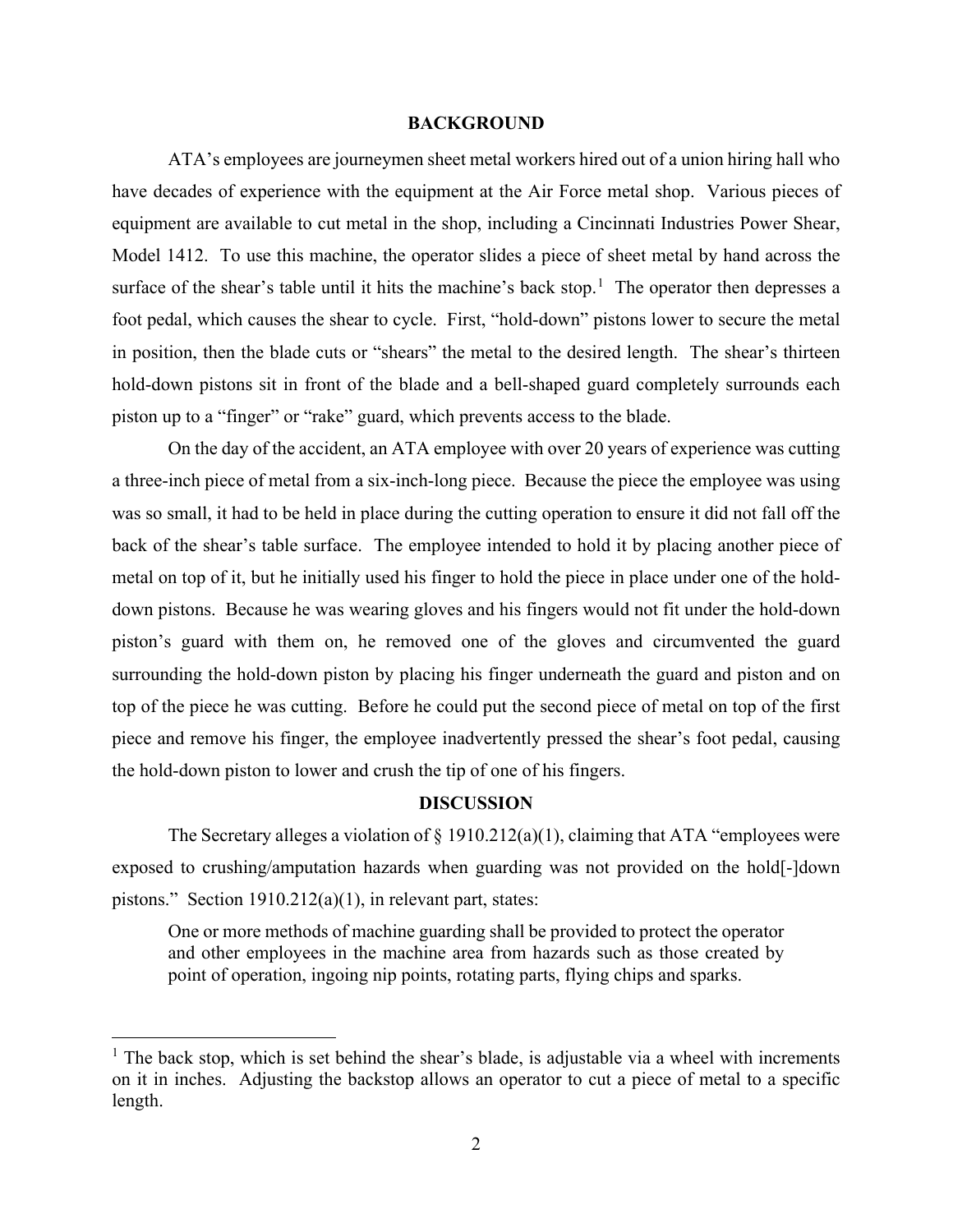To establish a violation, the Secretary must prove that the cited standard applies, there was a failure to comply with the standard, employees were exposed to the violative condition, and the employer knew or could have known of the violative condition with the exercise of reasonable diligence. *See Briones Utility Co.*, 26 BNA OSHC 1218, 1219 (No. 10-1372, 2016); *Astra Pharm. Prods., Inc.*, 9 BNA OSHC 2126, 2129 (No. 78-6247, 1981), *aff'd in pertinent part,* 681 F.2d 69 (1st Cir. 1982). Because we find that the Secretary failed to establish ATA's noncompliance with the cited standard, we confine our analysis to that element of the Secretary's case.<sup>[2](#page-2-0)</sup>

The judge concluded that ATA violated the guarding standard. She found that, because § 1910.212(a) is a performance standard, "the Secretary must establish that the hazard addressed by the standard existed" and "must establish employee exposure to the hold-down piston." Crediting the testimony of the injured employee that there was nothing unusual about the way he operated the shear on the day of the accident, and interpreting another operator's testimony as proof he operated the shear with his hand "inches from the hold-down piston," the judge concluded that "[e]mployee exposure to the hazard is established." And because she found that the guard "did not prevent entry of an operator's finger under the hold-down piston, whether intentional or inadvertent," she concluded that it did not comply with the standard's requirement.

Compliance with  $\S 1910.212(a)(1)$  is framed by the fact that, as the judge acknowledged, it is a performance standard, which means "it states the result required . . . , rather than specifying that a particular type of guard must be used." *Diebold, Inc.*, 3 BNA OSHC 1897, 1900 (No. 6767, 1976) (consolidated), *rev'd on other grounds*, 585 F.2d 1327 (6th Cir. 1978). Performance standards "require an employer to identify the hazards peculiar to its own workplace and determine the steps necessary to abate them." *Thomas Indus. Coatings, Inc.*, 21 BNA OSHC 2283, 2287 (No. 97-1073, 2007).

Here, ATA does not dispute that the hold-down pistons present a crushing hazard that requires guarding, and the Secretary acknowledges that the pistons were equipped with guards. The question, therefore, is whether the Secretary has established that the guards installed on the pistons were inadequate to "protect" employees from the crushing hazard. *See* 29 C.F.R. § 1910.212(a)(1). To determine adequacy, and therefore compliance, we consider whether, given "the manner in which the machine functions and how it is operated by the employees," they are

<span id="page-2-0"></span> $<sup>2</sup>$  ATA does not dispute the cited standard's applicability.</sup>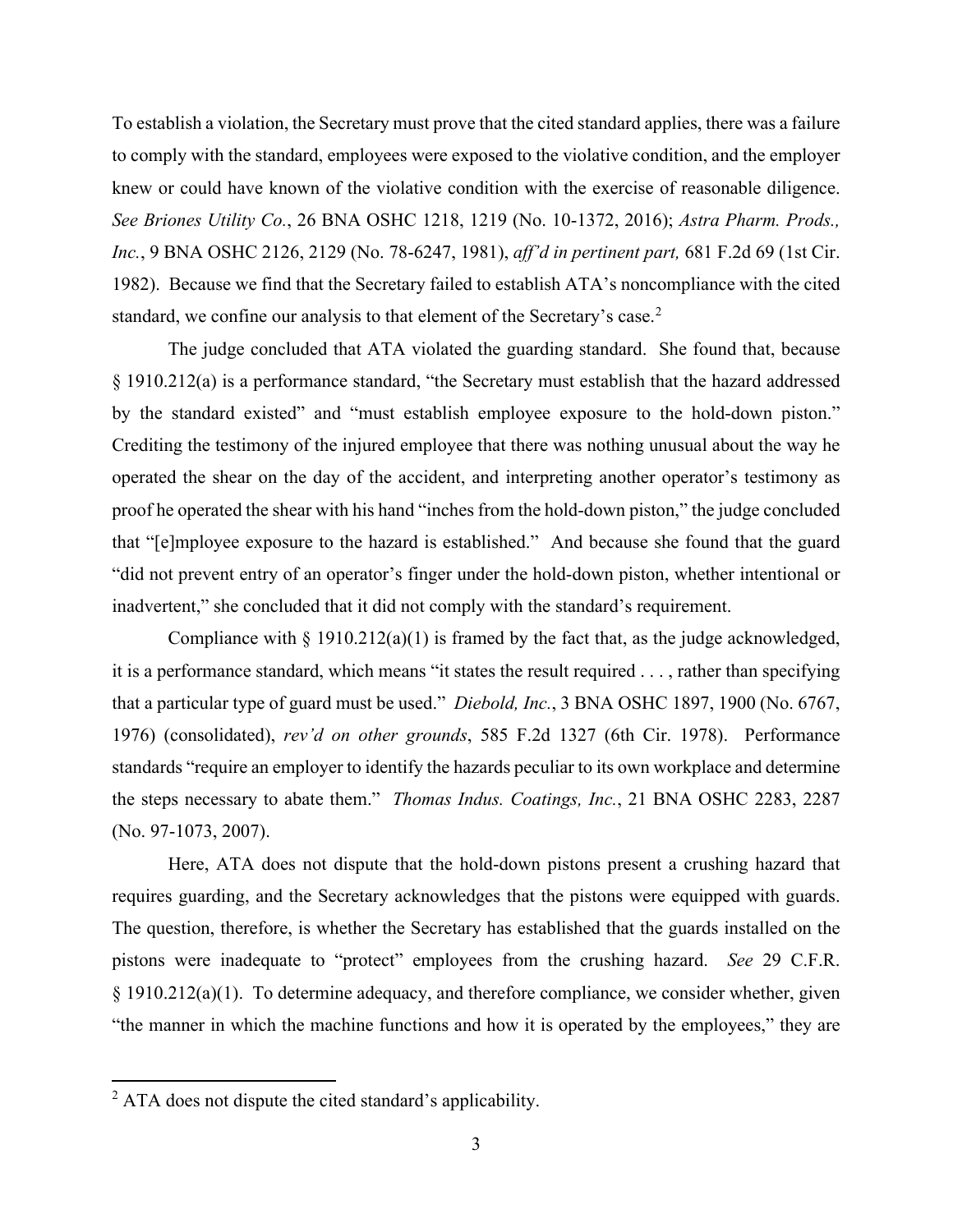exposed to a hazard. *Rockwell Int'l Corp.*, 9 BNA OSHC 1092, 1097-98 (No. 12470, 1980).In other words, for the Secretary to establish the exposure *to a hazard* required for noncompliance, he "must show that it is reasonably predictable either *by operational necessity or otherwise (including inadvertence)*, that employees have been, are, or will be in the zone of danger." *Fabricated Metal Prods.*, 18 BNA OSHC 1072, 1073-74 (No. 93-1853, 1997) (emphasis added). Therefore, the occurrence of the injury in this case does not, by itself, establish that the guard was noncompliant with  $\S 1910.212(a)(1)$ —although there is no dispute that the guard's design did not prevent the injured employee from *intentionally* circumventing it, the guard would nonetheless be compliant if the operator's actions were not reasonably predictable given the machine's normal operation. In other words, in a case such as this one, a compliant guard may not always, nor does it need to, prevent intentional exposure to the hazard.<sup>[3](#page-3-0)</sup>

We find the judge erred in concluding that it was reasonably predictable that an ATA operator would circumvent the guard. First, the judge failed to consider that the other three operators all testified that normal operation of the shear does not require an operator's hands to approach the piston guards, let alone demand that he or she place fingers underneath a guard. The judge apparently misunderstood the testimony of one operator who explained how he held pieces of metal *between* two of the hold-down pistons. That operator testified that to cut a piece of metal that is small, but wide, he could slide the piece against the shear's back stop and hold it with his hands placed between the pistons without being near the guards: "You can hold that piece of metal safely and cut it at three inches. . . . . You don't have to get [any]where near those [hold-down pistons]." The judge equated the operator's action with that of the injured employee and questioned the operator's belief that placing his hands between the guarded pistons was " 'not a dangerous spot' despite being inches from the hold-down piston." But as ATA points out on

<span id="page-3-0"></span> $3$  We note that the noncompliance element in machine guarding cases overlaps with, but is not identical to, the exposure element of the Secretary's prima facie case. To establish the exposure element of his prima facie case, the Secretary must prove actual exposure to the violative condition *or* that access to the violative condition was reasonably predictable. *See Calpine Corp.*, 27 BNA OSHC 1014, 1016 (No. 11-1734, 2018) (citing *Phoenix Roofing, Inc.*, 17 BNA OSHC 1076, 1079 (No. 90-2148, 1995), *aff'd*, 79 F.3d 1146 (5th Cir. 1996) (unpublished)), *aff'd*, 774 F. App'x 879 (5th Cir. 2019) (unpublished); *S & G Packaging Co.*, 19 BNA OSHC 1503, 1506 (No. 98-1107, 2001). Thus, the ATA operator's injury here is only relevant to assessing actual exposure and would likely satisfy that element of the case if we were to reach that issue—it is not a substitute for establishing noncompliance as a separate element.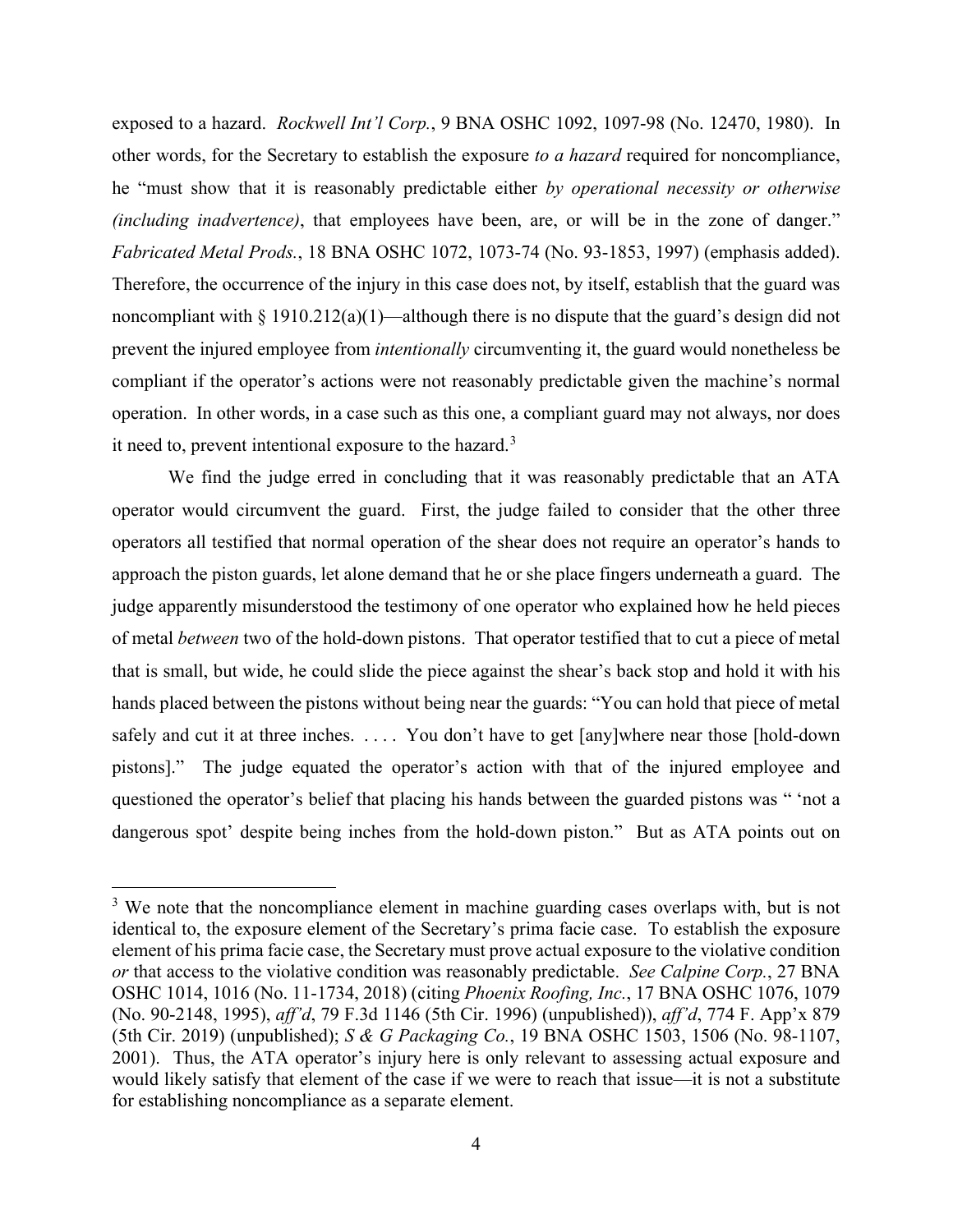review, these two scenarios are not the same. The hold-down pistons are guarded on all sides, so the practice of placing hands in the area *between* two of the guarded pistons is not the same as intentionally circumventing a piston guard by placing fingers *underneath* it. Indeed, there is no evidence that this area of the machine presents any sort of hazard (see photo below as annotated by the Commission).



Second, the judge erroneously accorded conclusive weight to the injured employee's testimony, disregarding inconsistencies in his testimony as well as the fact that it conflicts with the testimony of the other operators. Significantly, the record does not support the judge's reliance on the injured employee's testimony that there was nothing unusual about the way he used the shear on the day of the accident. Although the judge found the injured employee to be a credible witness because his demeanor was "calm and unflinching," and he was "straightforward in his answers," she failed to account for his internally inconsistent testimony. The injured employee testified: "I've done it all the time to cut real small metal. Stick my hand up under there and then pull it out, put another piece of metal on top to hold it, keep my hand out of the way[.]" He also claimed that he had seen other employees place their fingers underneath a hold-down piston guard. But when asked whether there was "[a]nything about watching other folks [that] made [him] think [he was] working unsafely on [the day of the accident]," he replied, "Yes, it could have been  $\dots$  [I]t [is not the] practice all the time to put your hand up under there but it was a small piece and I was just trying to set it up." Thus, he testified both that it was the practice to put fingers under the guard and that it was not.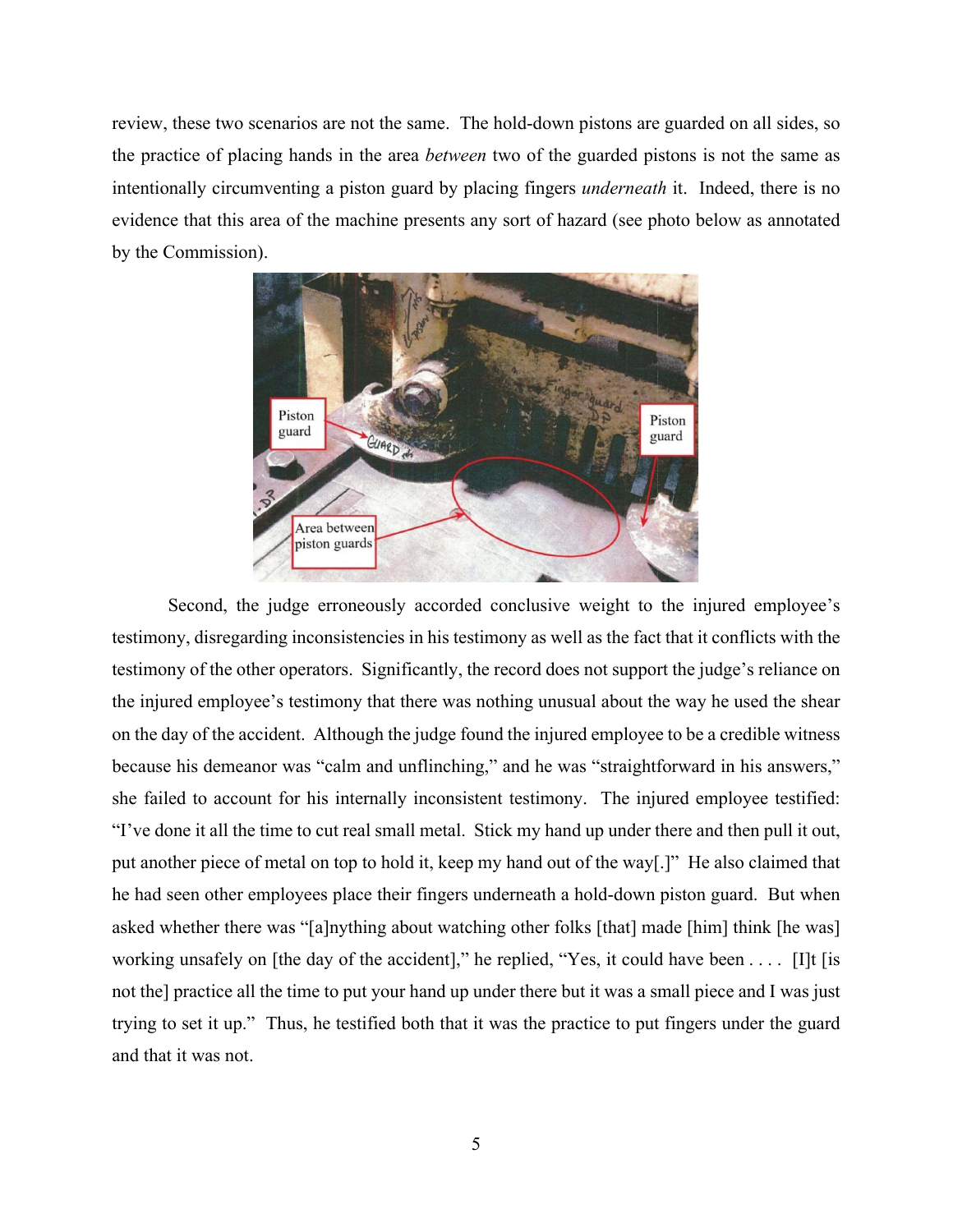The injured employee's testimony also conflicts with the consistent testimony of the other three operators who all stated they would never use the shear to try to cut a piece of metal as small as the one the injured employee was cutting and would never place their fingers underneath a piston guard. The judge did not make a specific credibility finding with regard to these operators (including a leadman), and did not evaluate their testimony in finding that normal operation of the shear exposed employees to a crushing hazard. However, she appears to have credited their testimony that they had never placed their fingers under the hold-down piston guards or observed anyone else do so in finding that the company lacked actual knowledge of the violative condition. Thus, the judge found that "the [l]eadman testified he had never done so himself and had never seen anyone else do so . . . . Two other experienced sheet metal workers testified they had never done so, nor seen anyone do so in the past." Indeed, the judge acknowledged that "[o]nly the injured employee testified he placed his finger under the hold-down piston [guard] on occasions other than the day of the accident" and found that the injured employee "did not testify anyone observed him [placing his finger under the guard]. Nor did he testify any supervisor had seen him do so in the past." This conflict in the judge's treatment of the four operators' testimony is unexplained. Furthermore, the other three operators' testimony is supported by the record, which establishes that the injured employee had several other options available for cutting a piece of metal to the required size—he could have used a longer piece of metal, used another piece of metal, such as a scrap piece, to position the piece he intended to cut, or used another tool, such as a band saw.

Because the injured employee's testimony is internally inconsistent and contrary to the testimony of all three other operators, we set aside the judge's credibility determination and find that a preponderance of the evidence shows that it was not normal practice for operators to place their fingers underneath the hold-down piston guards while operating the shear. *See Beta Constr. Co.*, 16 BNA OSHC 1435, 1442-43 (No. 91-102, 1993) (citing *Asplundh Tree Expert Co.*, 7 BNA OSHC 2074, 2078-79 (No. 16162, 1979) (disregarding judge's credibility findings that were not supported by the record)), *aff'd*, 52 F.3d 1122 (D.C. Cir. 1995) (unpublished). Accordingly, we conclude the Secretary has not shown that, as the shear functions or is operated, it is reasonably predictable that employees will intentionally place their fingers underneath the guards.<sup>[4](#page-5-0)</sup>

<span id="page-5-0"></span><sup>&</sup>lt;sup>4</sup> In support of his argument that the guard must physically prevent access to the hazard, the Secretary cites several cases that state an employer must eliminate employee access to the hazard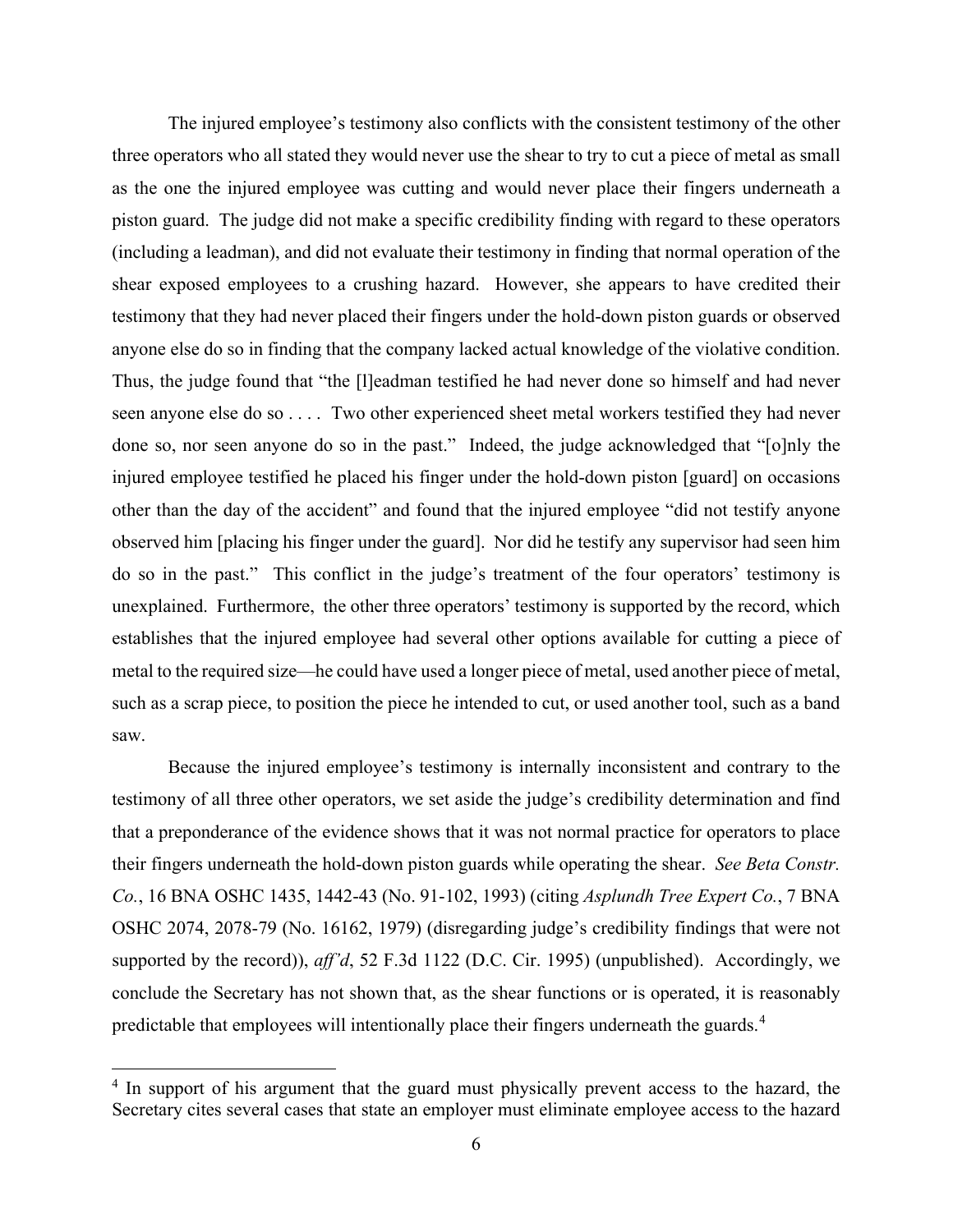Finally, we find that the judge erred in concluding the hold-down piston guards are inadequate because they do not prevent an employee's fingers from *inadvertently* slipping underneath a guard during normal operation. It is undisputed that the injured employee had to first take off his glove before *intentionally* placing his fingers underneath the piston guard. Moreover, there is no evidence that an employee's finger could fit underneath the guard while he or she was wearing gloves. In fact, one of the operators testified that it would be impossible to place a finger under the guard while wearing gloves, and another agreed it would be hard to squeeze a finger under the guard while wearing them. The second operator also testified that he could not conceive of any scenario in which an employee's fingers would accidentally slip underneath the guard rather, an employee would have to physically attempt to push his or her finger under the guard.

The judge gave no credit to this testimony, instead stating "[t]he record is silent on whether employees consistently wear protective gloves." It is not ATA's burden, however, to prove its employees consistently wore gloves. Rather, the Secretary has the burden to prove a violation and therefore would have to prove that ATA's employees failed to consistently wear gloves. *See Astra Pharm.*, 9 BNA OSHC at 2129. The record not only lacks such evidence, but the Job Safety Analysis for this project lists "Work Gloves" under "Hand Protection" as part of the "Required PPE" for the project. In addition, the OSHA compliance officer testified that she had determined that ATA had "an adequate safety and health program." Consequently, the record does not support a finding that the machine functions or is operated in a way that would allow an employee's fingers to inadvertently slip underneath a hold-down piston guard.

by installing physical guarding that does not rely on employee behavior for its effectiveness. *See Gen. Elec. Co.*, 10 BNA OSHC 1687, 1690 (No. 77-4472, 1982); *George C. Christopher & Sons, Inc.*, 10 BNA OSHC 1436, 1444 (No. 76-647, 1982); *H.B. Zachry Co. (Int'l)*, 8 BNA OSHC 1669, 1674 (No. 76-2617, 1980); *Pass & Seymour, Inc.*, 7 BNA OSHC 1961, 1963 (No. 76-4520, 1979); *B.C. Crocker Cedar Prods.*, 4 BNA OSHC 1775, 1777 (No. 4387, 1976). We agree with ATA that these cases are inapposite. In each of the cases cited by the Secretary, there was *no physical guard* in place at all. The Commission consistently stated in those cases that employers cannot rely on employee behavior for safety, but also referenced the possibility that an employee could put a finger or hand in the unguarded point of operation due to fatigue or inattention. *See Gen. Elec.*, 10 BNA OSHC at 1690; *George C. Christopher*, 10 BNA OSHC at 1444; *H.B. Zachry*, 8 BNA OHSC at 1674; *Pass & Seymour*, 7 BNA OSHC at 1963; *B.C. Crocker*, 4 BNA OSHC at 1777. None of these cases dealt with employees intentionally putting themselves in harm's way. Here, the injured employee *intentionally* circumvented the piston guard and the record lacks evidence, as discussed below, that it was possible for an employee's finger to *inadvertently* slip under a guard.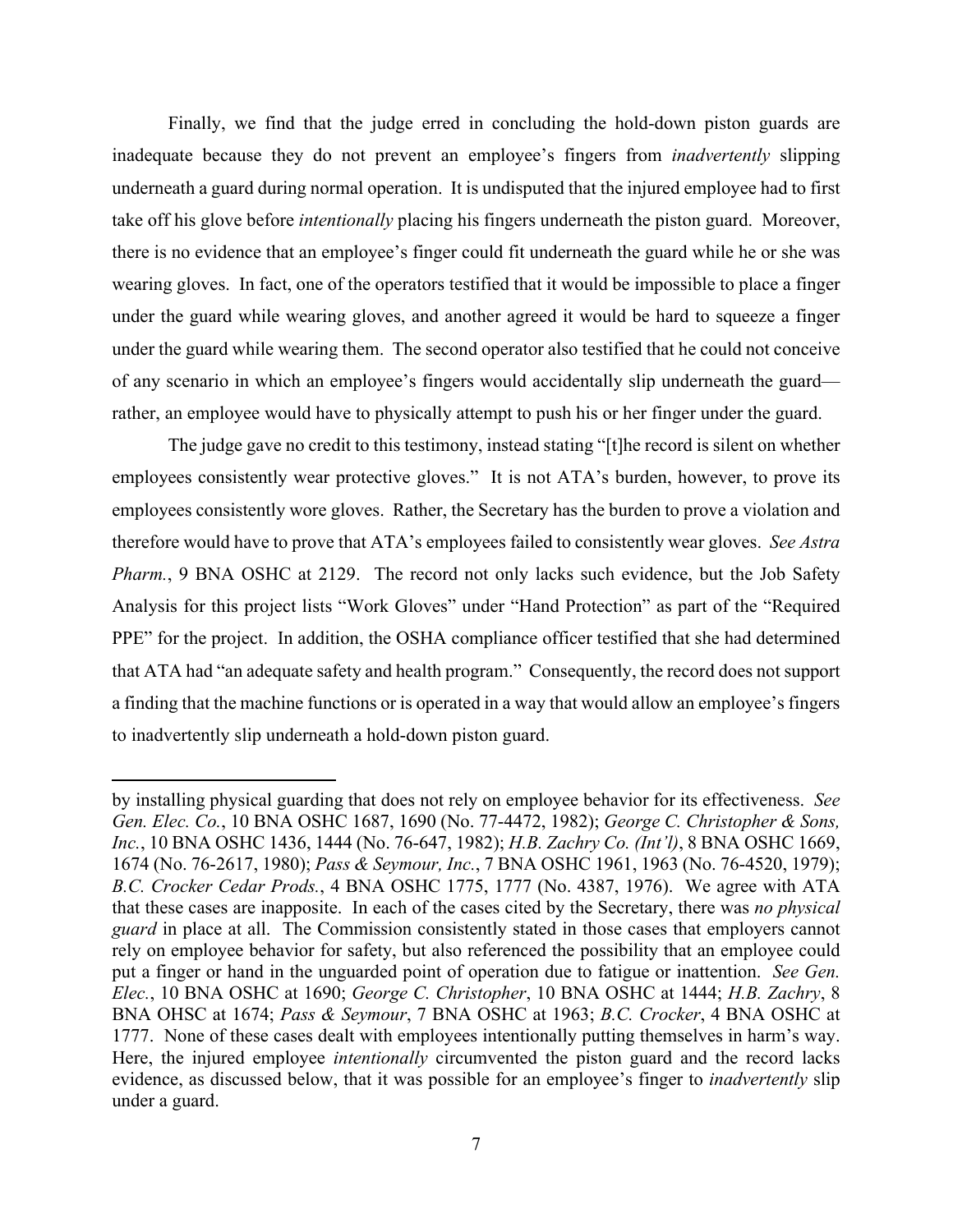In summary, the Secretary failed to establish that the piston guards are noncompliant given "the manner in which the machine functions and how it is operated by the employees."[5](#page-7-0) *See Rockwell*, 9 BNA OSHC at 1097-98. Accordingly, we reverse the judge and vacate the citation.

SO ORDERED.

 $\sqrt{s/2}$ 

James J. Sullivan, Jr. Chairman

 $\sqrt{s/2}$ 

Cynthia L. Attwood Commissioner

 $\sqrt{s/2}$ 

Dated: September 21, 2020 Commissioner

Amanda Wood Laihow

<span id="page-7-0"></span><sup>&</sup>lt;sup>5</sup> Workplace safety is a shared responsibility and therefore  $\S$  1910.212(a)(1) only requires a guard to protect against reasonably predictable exposure to the hazards present. *See generally* 29 U.S.C.  $§ 654(b).$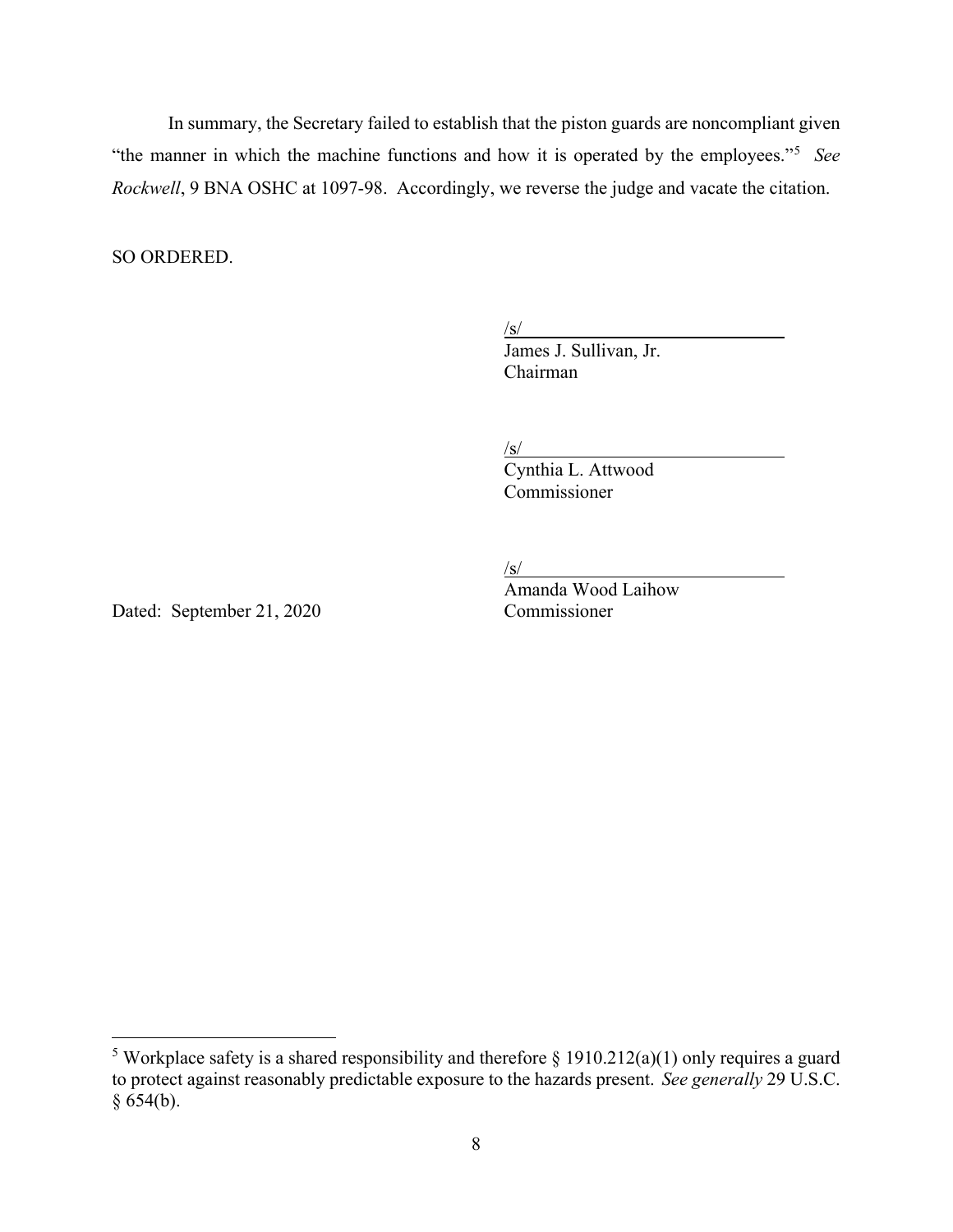# United States of America  **OCCUPATIONAL SAFETY AND HEALTH REVIEW COMMISSION** 1924 Building - Room 2R90, 100 Alabama Street, S.W. Atlanta, Georgia 30303-3104

Secretary of Labor,

Complainant,

v. COSHRC Docket No. 16-1167

Aerospace Testing Alliance,

Respondent.

Appearances:

Willow Fort, Esquire, U.S. Department of Labor, Office of the Solicitor, Nashville, Tennessee For the Secretary

Darren S. Harrington, Esquire, Key Harrington Barnes, PC For the Respondent

BEFORE: Administrative Law Judge Heather A. Joys

#### **DECISION AND ORDER**

On May 2, 2016, an employee of Aerospace Testing Alliance (ATA) was injured when his finger was crushed by a hold-down piston on a power squaring shear in ATA's sheet metal shop on the Arnold Air Force Base in Tullahoma, Tennessee. ATA notified the Nashville Area Office of the Occupational Safety and Health Administration (OSHA) following which Compliance Safety and Health Officer Michelle Sotak (CSHO Sotak) of that office conducted an inspection of ATA's sheet metal shop. Based on CSHO Sotak's findings during that inspection, the Secretary issued ATA a serious citation alleging a violation of 29 C.F.R. § 1910.212(a)(1) for failure to properly guard the hold-down piston on the shear, exposing ATA employees to a crushing hazard. ATA timely contested the citation, bringing the matter before the Occupational Safety and Health Review Commission pursuant to  $\S$  10(c) of the Occupational Safety and Health Act of 1970, 29 U.S.C. § 651- 678 (2014) (the Act).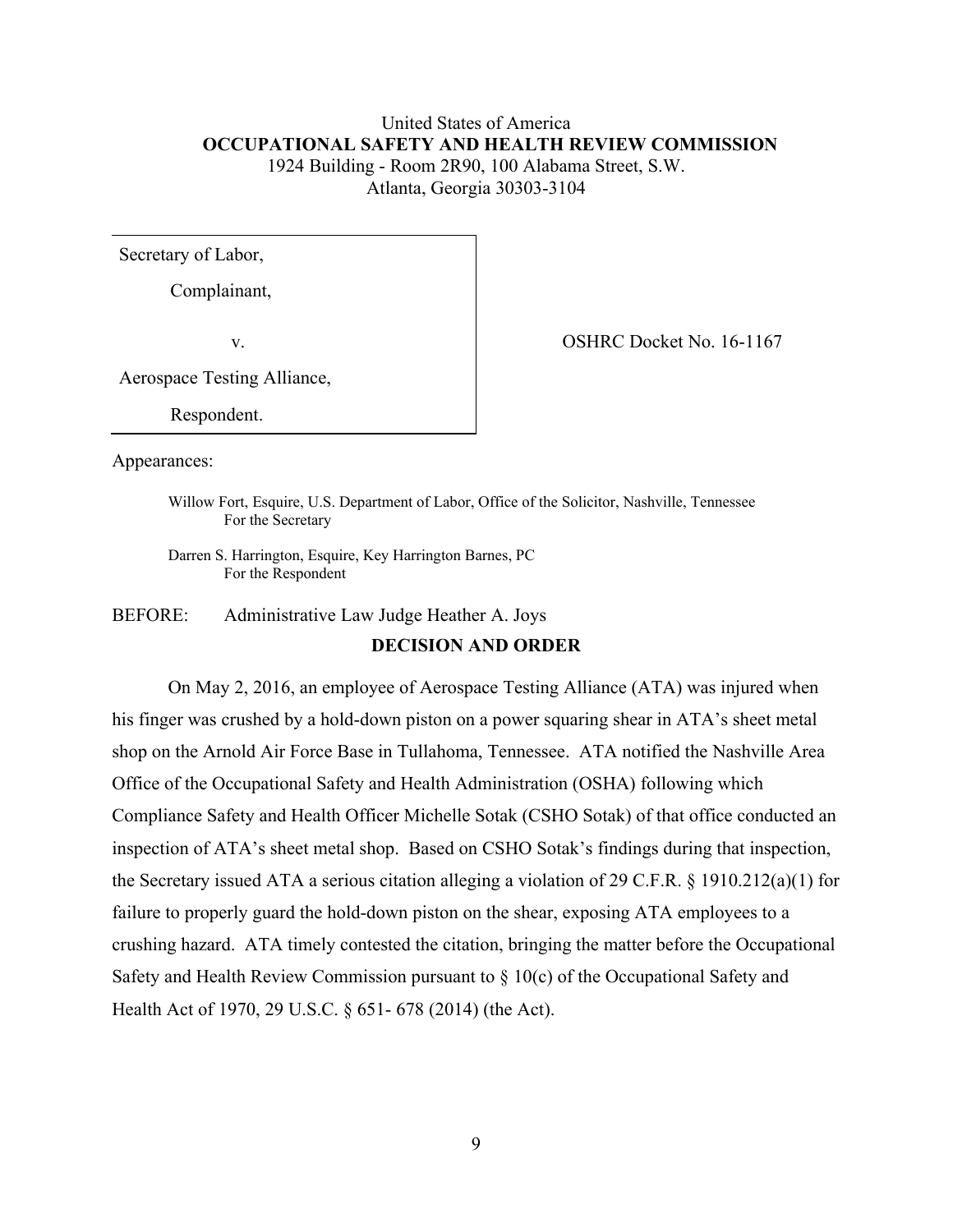I held a hearing in this matter on April 18, 2017, in Nashville, Tennessee. The parties filed post-hearing briefs on June  $12, 2017$ .<sup>[6](#page-9-0)</sup>

 For the reasons discussed below, the citation is **AFFIRMED** and a penalty of \$6,300.00 is assessed.

## **JURISDICTION**

At the hearing, the parties stipulated jurisdiction of this action is conferred upon the Commission pursuant to  $\S 10(c)$  of the Act (Tr. 8). The parties also stipulated at the hearing that at all times relevant to this action, ATA was an employer engaged in a business affecting interstate commerce within the meaning of § 3(5) of the Act, (Tr. 8). Based on the parties' stipulations and the facts presented, I find ATA is an employer covered under the Act and the Commission has jurisdiction over this proceeding.

## **BACKGROUND**

At the time of the accident, ATA contracted with the Air Force to operate the sheet metal workshop at the Arnold Air Force Base (AAFB) in Tullahoma, Tennessee (Tr. 16).<sup>[7](#page-9-1)</sup> It employed sheet metal workers out of a union hiring hall. These individuals were journeymen sheet metal workers, often with decades of experience with the equipment at the workshop.

 Among the equipment used at ATA's workshop is a Cincinnati Mechanical Shear which is a power squaring shear (Tr. 16). It is used to cut various sizes of sheet metal stock to specific sizes used for patching. Each of the ATA employees who testified at the hearing had many years of experience using this type of shear.

The shear, which is depicted in Exhibit J-1, cuts sheet metal with a blade activated by an operator (Tr. 50). The operator feeds the material into the shear by hand (Tr. 108-09, 145, 150, 165, 169, 193). He then depresses a foot pedal which causes the shear to cycle and activate the blade (Tr. 50; Exh. C-2 p. 36). The sheet metal is held in place during the cutting operation by a

<span id="page-9-0"></span> $6$  To the extent either party failed to raise any other arguments in its post-hearing brief, such arguments are deemed abandoned.

<span id="page-9-1"></span> $^7$  ATA no longer has the contract to perform this work at AAFB (Tr. 106).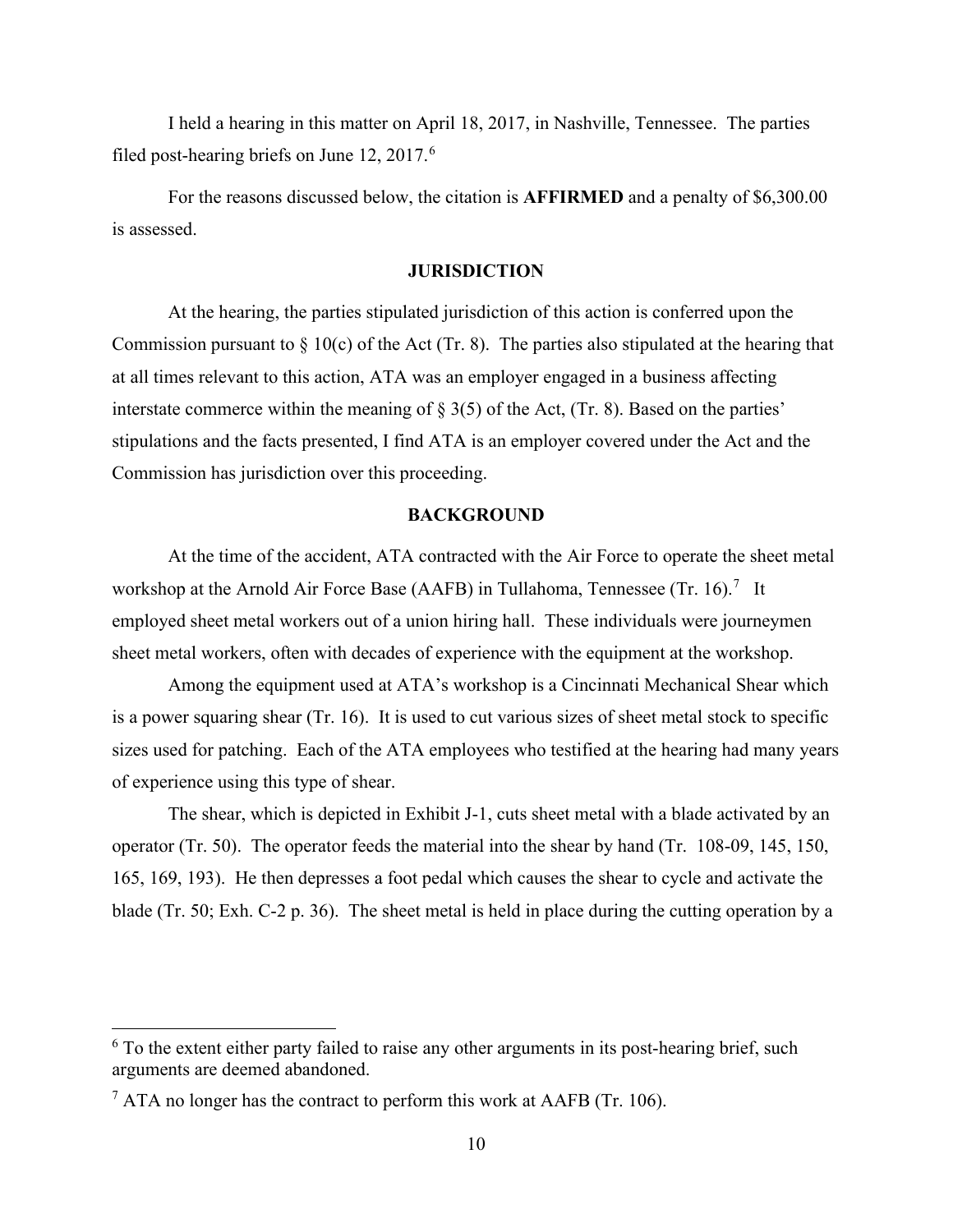hold-down piston.<sup>[8](#page-10-0)</sup> (Tr. 42, Exhs. J-2; J-3). The hold-down piston sits in front of the blade. The hold-down piston is also activated by depression of the foot pedal.

The shear has two guards. The operator is protected from the blade by a "finger guard" (Tr. 165-66; Exh. J-2).<sup>[9](#page-10-1)</sup> The distance between the table on which the sheet metal sits and the bottom of the finger guard is approximately .24 inches (Exh. J-3).<sup>[10](#page-10-2)</sup> A bell-shaped guard is attached to the front of the hold-down piston (Tr. 42, Exhs. J-2; J-3). This is an adjustable guard in that it can be raised and lowered (Tr. 86; Exh. C-3). The edge of the guard extends approximately 1.875 inches in front of the hold-down piston (Exh. J-3). The distance between the table on which the sheet metal sits and the hold-down piston is approximately .615 inches and the distance between the table and the guard is approximately .625 inches (Exh. J-3).

On May 2, 2016, the injured employee was using the Cincinnati Shear to cut 3-inch pieces of sheet metal. The injured employee was a journeyman sheet metal worker with over 20 years' experience in the field (Tr. 105-07). He was cutting the 3-inch pieces from a piece of stock that was 6 inches long (Tr. 108). Because the stock was small, the injured employee needed to hold it in place during the cutting operation or it would have fallen off the back of the table (Tr. 130, 132). He intended to hold it in place with another piece of stock (Tr. 109). He initially placed the stock under the hold-down piston, holding it in place with his hand (Tr. 108- 09). To get his hand under the hold-down piston, the injured employee removed his glove (Tr. 111). Before he had an opportunity to place the second piece of stock and remove his hand, he inadvertently hit the foot pedal causing the hold-down piston to lower, crushing his middle finger (Tr. 109, 129).

 CSHO Sotak was assigned to conduct an inspection of ATA's workshop on May 3, 2016, after the OSHA Nashville Area Office received notice of the injury (Tr. 17). CSHO Sotak went to the facility where she inspected the shear, took photographs, and talked with employees (Tr. 18). During her inspection, CSHO Sotak reviewed measurements provided by ATA and the

<span id="page-10-0"></span><sup>8</sup> Operators also referred to the hold-down piston as "the dog." (Tr. 113).

<span id="page-10-1"></span> $9$  Operators also referred to this guard as a "rake guard," and a "blade guard." (Tr. 37, 114).

<span id="page-10-2"></span> $10$  ATA provided CSHO Sotak these measurements during the inspection. Although ATA made much of the fact CSHO Sotak did not take any measurements and relied upon those provided by ATA, it did not deny the measurements contained in Exhibit J-3 were those it provided CSHO Sotak or present any evidence suggesting they were inaccurate. The diagram does state the measurements are "rough." I accept the measurements as approximations.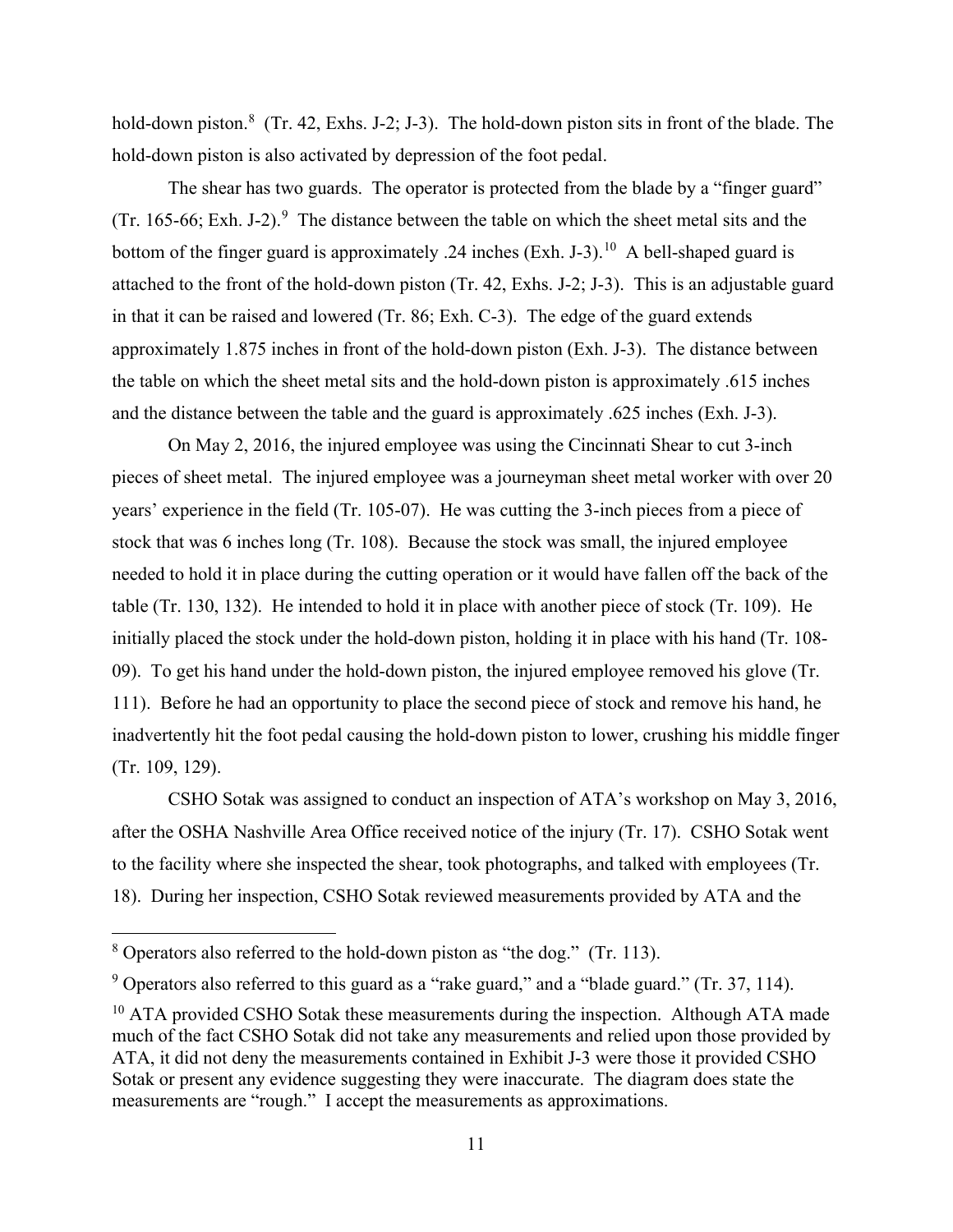operator's manual for the shear (Tr. 19-31). Based upon the information she gathered, CSHO Sotak recommended the Secretary issue ATA a citation for failure to properly guard the holddown piston in violation of 29 C.F.R. § 1910.212(a)(1) (Tr. 29). Respondent timely contested the citation, bringing the matter before the Commission.

#### **DISCUSSION**

#### *The Citation*

The Secretary has the burden of establishing the employer violated the cited standard. To prove a violation of an OSHA standard, the Secretary must show by a preponderance of the evidence that (1) the cited standard applies; (2) the employer failed to comply with the terms of the cited standard; (3) employees had access to the violative condition; and (4) the cited employer either knew or could have known with the exercise of reasonable diligence of the violative condition. *JPC Group, Inc.*, 22 BNA OSHC 1859, 1861 (No. 05-1907, 2009).

The cited standard at 29 C.F.R.  $\S$  1910.212(a)(1) reads,

One or more methods of machine guarding shall be provided to protect the operator and other employees in the machine area from hazards such as those created by point of operation, ingoing nip points, rotating parts, flying chips and sparks. Examples of guarding methods are barrier guards, two-hand tripping devices, electronic safety devices, etc.

The citation alleges "On or about May 2, 2017, employees were exposed to crushing/amputation hazards when guarding was not provided on the hold-down pistons."<sup>11</sup> The Secretary contends the guarding on the hold-down piston was inadequate in that an employee can place his finger under it and activate the hold-down piston, exposing that employee to a crushing hazard that could result in an amputation.

## *Applicability of the Standard*

 Section 1910.212(a)(1) is found in *Subpart O—Machinery and Machine Guarding.*  Section 1910.212 is captioned "General requirements for all machines." This standard applies to all machines not covered by a more specific standard. ATA did not dispute the applicability of

<span id="page-11-0"></span><sup>&</sup>lt;sup>11</sup> The date in the violation description was amended by Order of January 6, 2017.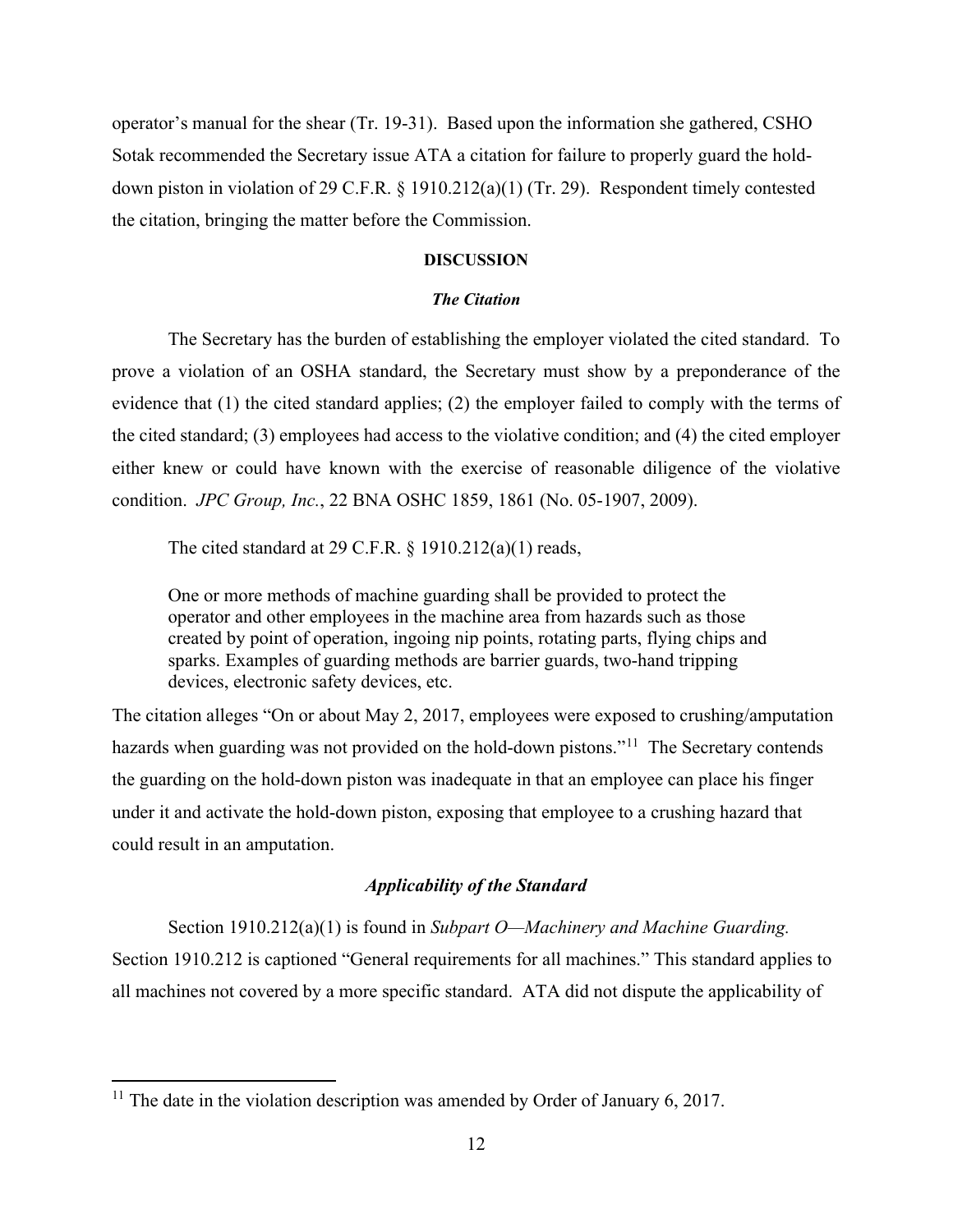the standard  $(Tr. 8)$ .<sup>[12](#page-12-0)</sup> To the extent employees are exposed to injury from the hold-down piston, it must be guarded under  $\S 1910.212(a)(1)$ . The standard applies to the cited conditions.

### *Employee Exposure*

Because § 1910.212(a) is a performance standard, the Secretary must establish the hazard addressed by the standard existed. *Con Agra Flour Milling Co.,* 16 BNA OSHC 1137, 1147 (No. 88-1250, 1993). In this case, the Secretary must establish employee exposure to the holddown piston.

In *Fabricated Metal Products, Inc*., 18 BNA OSHC 1072 (No. 93-1853, 1997), the Commission considered the question of employee exposure to the hazards posed by inadvertent contact with rotating machine parts. The Commission considered its prior holding in *[Gilles &](https://a.next.westlaw.com/Link/Document/FullText?findType=Y&serNum=1976160848&pubNum=0003227&originatingDoc=I516ba56887d911e5a807ad48145ed9f1&refType=CA&originationContext=document&transitionType=DocumentItem&contextData=(sc.Search))  Cotting, Inc.*[, 3 BNA OSHC 2002 \(No. 504, 1976\),](https://a.next.westlaw.com/Link/Document/FullText?findType=Y&serNum=1976160848&pubNum=0003227&originatingDoc=I516ba56887d911e5a807ad48145ed9f1&refType=CA&originationContext=document&transitionType=DocumentItem&contextData=(sc.Search)) and *Rockwell Inter'l Corp.,* 9 BNA OSHC 1092 (No. 12470, 1980). In *Gilles & Cotting* the Commission addressed the general question of employee exposure to hazards. The Commission set forth a test for employee exposure based on the principle of "reasonable predictability." [3 BNA OSHC at 2003.](https://a.next.westlaw.com/Link/Document/FullText?findType=Y&serNum=1976160848&pubNum=0003227&originatingDoc=I516ba56887d911e5a807ad48145ed9f1&refType=CA&fi=co_pp_sp_3227_2003&originationContext=document&transitionType=DocumentItem&contextData=(sc.Search)#co_pp_sp_3227_2003) The Commission held that the Secretary bore the burden of proving "that employees either while in the course of their assigned working duties, their personal comfort activities while on the job, or their normal means of ingress-egress to their assigned workplaces, will be, are, or have been in a zone of danger." *Id*. In *Rockwell Inter'l Corp.,* 9 BNA OSHC 1092 (No. 12470, 1980), the Commission specifically addressed employee exposure to hazards associated with machine operation. The Commission held,

The mere fact that it was not impossible for an employee to insert his hands under the ram of a machine does not itself prove that the point of operation exposes him to injury. Whether the point of operation exposes an employee to injury must be determined based on the manner in which the machine functions and how it is operated by the employees.

*Id*. at 1097-98. Based on these two prior holdings, the Commission concluded,

<span id="page-12-0"></span><sup>&</sup>lt;sup>12</sup> Both parties addressed the applicability of  $\S$  1910.212(a)(3). Both take the position it does not apply. The applicability of the standard is not in dispute.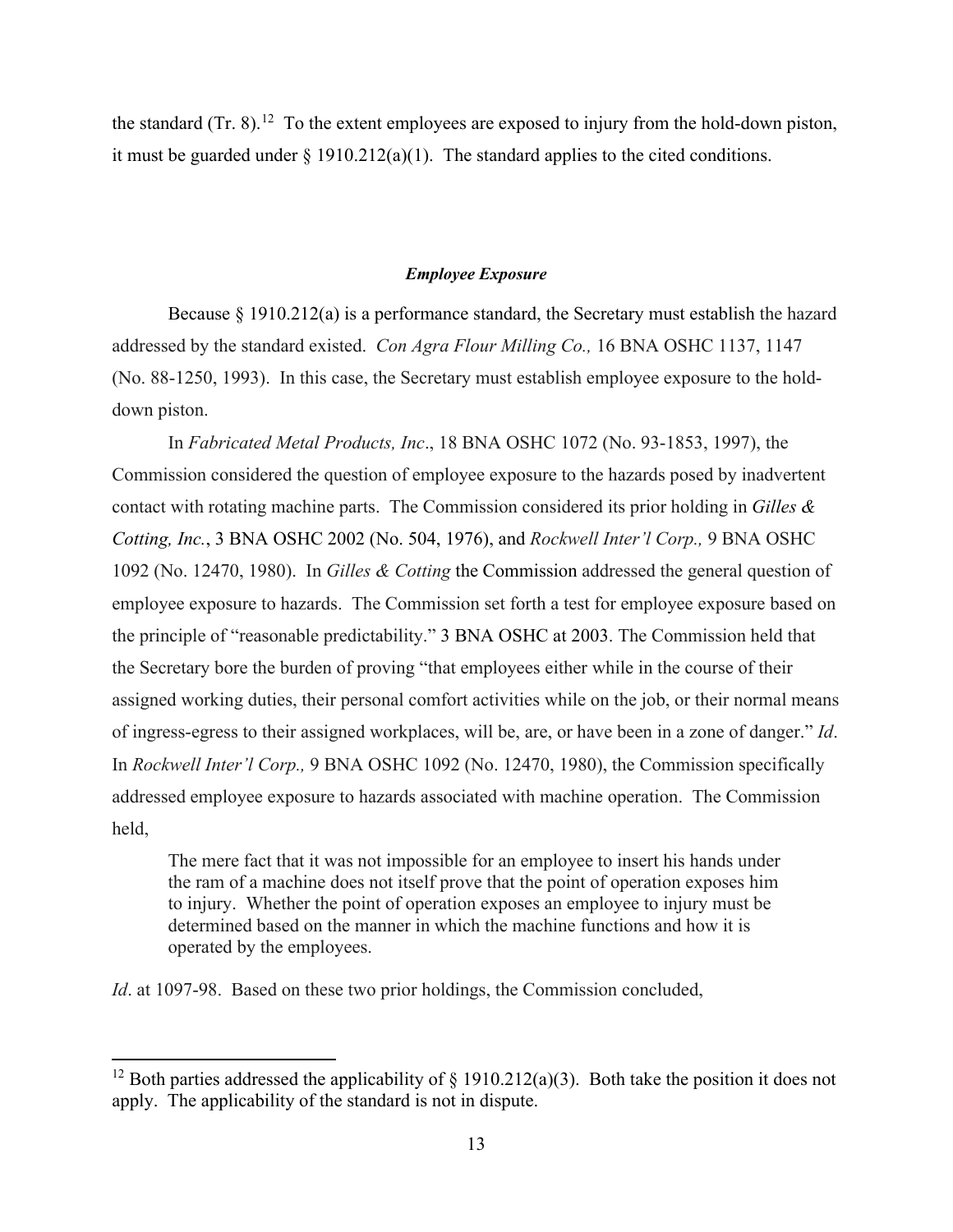in order for the Secretary to establish employee exposure to a hazard she must show that it is reasonably predictable either by operational necessity or otherwise (including inadvertence), that employees have been, are, or will be in the zone of danger. We emphasize that, as we stated in *Rockwell*, the inquiry is simply not whether exposure is theoretically possible. Rather, the question is whether employee entry into the danger zone is reasonably predictable.

## *Fabricated Metal Products*, 18 BNA OSHC at 1074 (citations omitted).

The question before me is whether entry of an operator's hand under the hold-down piston during the operation of the sheer was reasonably predictable. I find it was. All of the sheet metal workers who testified described the process of operating the shear in the same manner. The operator feeds the stock into the shear by hand. He pushes it until it hits the back stop behind the blade (Tr. 145, 150, 165, 169, 193). The injured employee testified there was nothing unusual about the manner in which he operated the shear on the day of the accident (Tr. 109, 127-28).[13](#page-13-0) One sheet metal worker testified he had seen operators get their hands close to the hold-down pistons (Tr. 166, 170). Given the "manner in which the machine functions and how it is operated by the employees" it was reasonably predictable that an operator may have his hand in proximity to the hold-down piston.

 The injured employee intentionally placed his hand under the hold-down piston to temporarily hold the stock in place because of the small size of the stock. ATA gives sheet metal workers discretion to perform their jobs in the manner they chose (Tr. 212). The injured employee testified there was nothing unusual about the manner in which he was performing this task (Tr. 116). Cutting pieces of stock of the size used by the injured employee was not uncommon (Tr. 109, 163, 165). Nor was using scrap to hold a small piece of stock in place (Tr. 167). No hand tools were available for operators to use to hold the stock in place (Tr. 113, 151). The injured employee credibly testified he had done the operation in the same manner previously and had observed others so do as well (Tr. 109, 111). Although the other sheet metal workers denied having done so or seen others doing so, one testified to holding small pieces of stock with his hand between the two hold-down pistons (Tr. 165). He believed this was "not a dangerous spot" despite being inches from the hold-down piston (Tr. 165). The preponderance of the

<span id="page-13-0"></span> $13$  I found the injured employee to be a credible witness. His demeanor was calm and unflinching. He was straightforward in his answers.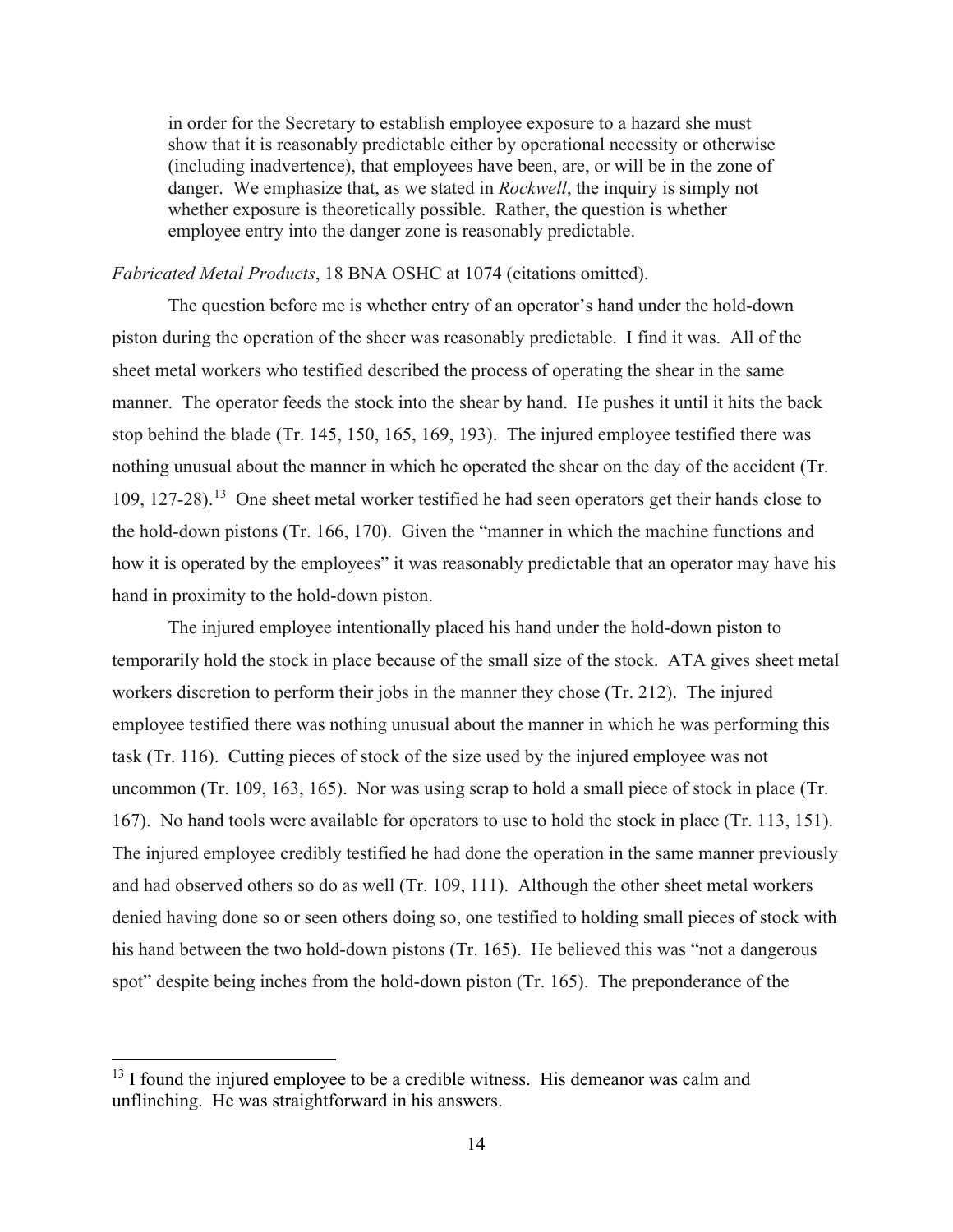credible evidence establishes entry of an operator's hand into the zone of danger under the holddown piston was reasonably predictable.

 ATA notes the area under the hold-down piston was so small the operator had to remove his glove to fit under it. The record contains no evidence of prior injuries associated with using the shear in this manner. This evidence weighs in favor of a finding it was not reasonably predictable for an operator to be in the zone of danger. It does not necessitate such a finding. Both the manufacturer and the industry recognize the hazard posed by the hold-down piston. Admonitions about the hazard posed by the hold-down pistons are contained in the 1984 operator's manual at ATA's worksite (Exh. C-3) and the American National Standards Institute's publication B11.4-2003 *American National Standard for Machine Tools – Safety Requirements for Shears* (ASNI B11.4) (Exh. C-4). <sup>14</sup> The record is silent on whether employees consistently wear protective gloves. In light of the recognition of the hazard and the manner in which the shear was operated, it was reasonably predictable that an operator would be exposed to the crushing hazard posed by the hold-down piston.

ATA relies on *Stacey Manufacturing Company, Inc.*, 10 BNA OSHC 1534 (No. 76-1656, 1982), in which the Commission vacated a citation alleging a violation of § 1910.212(a)(1) for failure to guard a shear similar to the shear at issue. In *Stacey*, the Commission addressed the question of whether employees were exposed to hazards presented by the blade and the holddown bar. *Id*. at 1537. The Commission found they were not. The steel plates being cut by the shear in *Stacey* were described in the decision as "up to twelve feet square and may weigh over a ton" and were lifted with a crane. *Id*. at 1535. In finding employees were not exposed to a hazard, the Commission noted "Here, the material to be cut is not hand-held, the employees have no reason to put their hands under the blade or the hold-downs." *Id*. In the instant case, there is

<span id="page-14-0"></span><sup>&</sup>lt;sup>14</sup> ANSI standards are published by the American National Standards Institute (Exh. C-4 p. ii). They are developed through a consensus process and are considered voluntary. *Id*. ANSI B11.4 was "processed and approved" by the Accredited Standards Committee on Safety Standards for Machine Tools. (Exh. C-4 p. v). Organizations represented on that committee are manufacturers, labor organizations, industry groups, and government agencies, including the Aerospace Industries Association of America and Sheet Metal & Air Conditioning Contractors Nat'l Assn. The Commission has recognized such voluntary industry standards as "admissible and probative evidence of industry recognition of hazards." *Cargill, Inc.,* 10 BNA OSHC 1398, 1402 (No. 78- 5705, 1982).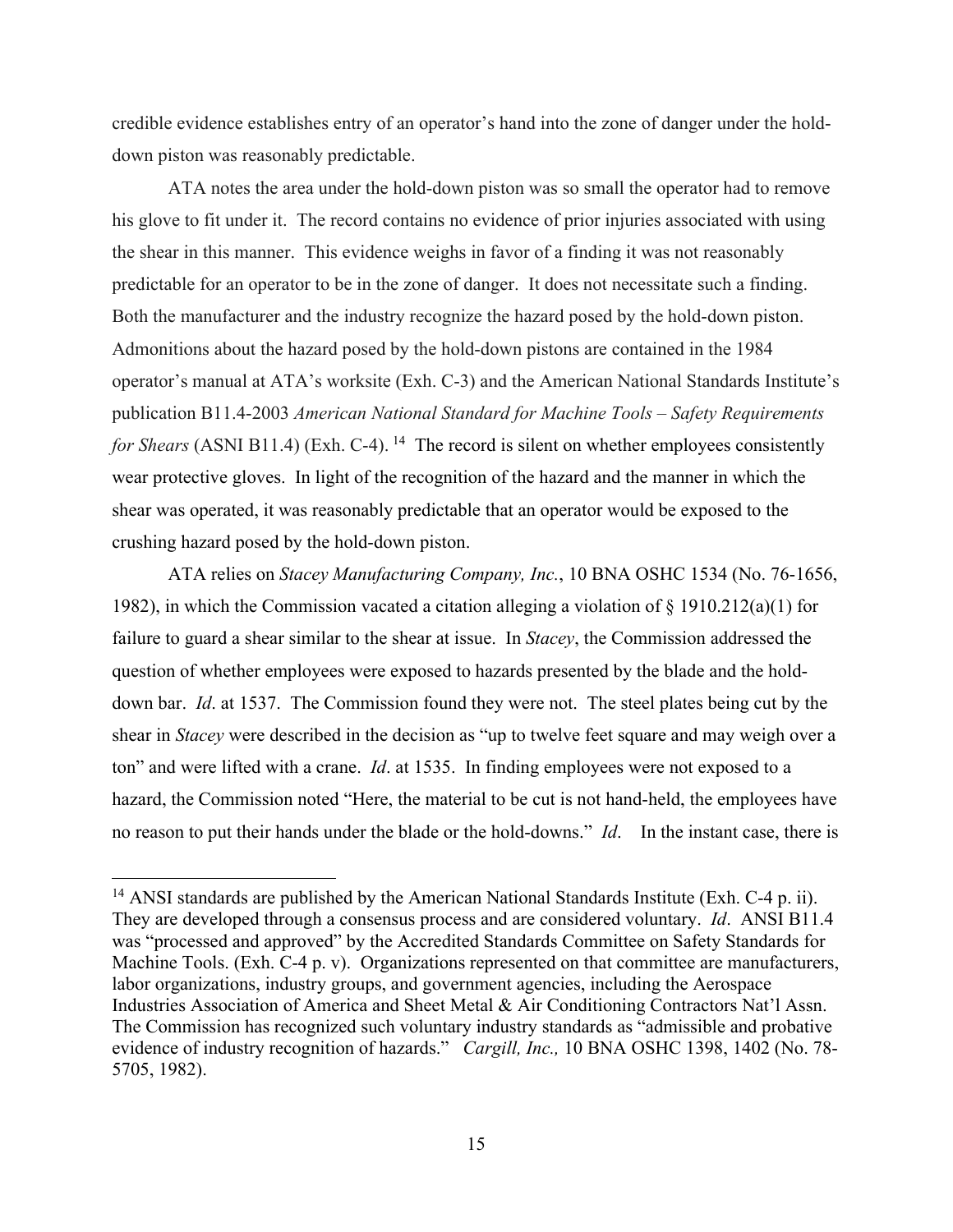no dispute the material is small and hand held. ATA contends this is a distinction without a difference. (Respondent's Brief at p. 17). To the contrary, how the machine was operated was decisive. The Commission's holding in *Stacey* is not dispositive.

Where, as here, the preponderance of the evidence establishes a machine poses a hazard recognized by the industry to which employees are exposed during normal operation, the Secretary has met his burden. Employee exposure to the hazard is established.

# *Violation of the Standard*

The Secretary contends the hold-down piston guard did not comply with § 1910.212(a)(1) because it did not prevent entry into the zone of danger. <sup>[15](#page-15-0)</sup> The Commission has long recognized the cited standard "requires physical guarding of hazards." *B.C. Crocker Cedar Products*, 4 BNA OSHC 1775, 1777 (No.4387, 1976); *see also Slyter Chair, Inc*. 4 BNS OSHC 1100, 1113 (No. 1263, 1976); and *Western Steel Manufacturing Co.*, 4 BNA OSHC 1640, 1643 (No. 3528, 1976).

This requirement implicitly recognizes that human characteristics such as skill, intelligence, carelessness, and fatigue, along with many other qualities play a part in an individual's job performance, and it avoids dependence on human conduct for safety.

*B.C. Crocker*, 4 BNA OSHC at 1777. Although a guard was affixed over each hold-down piston, that guard did not prevent entry of an operator's finger under the hold-down piston, whether intentional or inadvertent. According to the diagram provided to CSHO Sotak by ATA, the guard was higher off the table surface than the hold-down piston (Exh. J-3). Nor did it extend out far enough to prevent an operator's hand from reaching a point under the hold-down piston. The guard did not comply with the requirements of  $\S 1910.212(a)(1)$ .

# *Employer Knowledge*

<span id="page-15-0"></span><sup>&</sup>lt;sup>15</sup> ATA argues it cannot be held to the specifications found in ANSI B11.4 because  $\delta$ 1910.212(a)(1) neither references nor incorporates the ANSI standard. To require it to comply with the ANSI standard, ATA contends, would deprive it of fair notice. (Respondent's Post Hearing Brief at p. 23) I need not reach that issue. The Secretary does not contend compliance with  $\S$  1910.212(a)(1) requires ATA comply with ANSI B11.4. The citation makes no mention of the ANSI standard. Although CSHO Sotak testified ATA was not in compliance with the ANSI standard, she testified the guard on the shear did not comply with  $\S$  1910.212(a)(1) because "It did not prevent the point of operation hazard to the employee." (Tr. 101).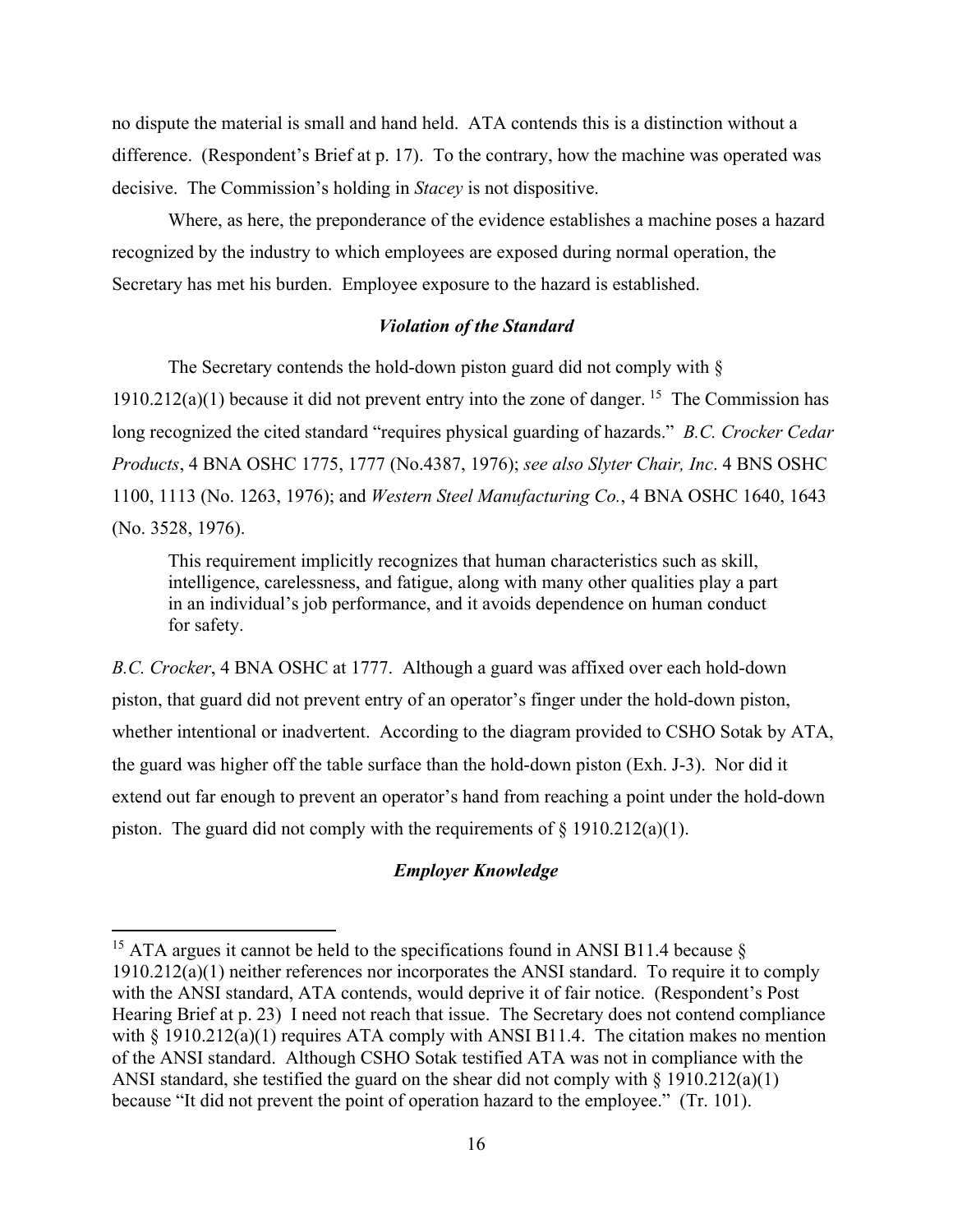To establish employer knowledge of a violation the Secretary must show the employer knew, or with the exercise of reasonable diligence could have known of a hazardous condition. *Dun Par Engineered Form Co*., 12 BNA OSHC 1962, 1965-66 (No. 82-928, 1986). Because corporate employers can only obtain knowledge through their agents, the actions and knowledge of supervisory personnel are generally imputed to their employers, and the Secretary can make a prima facie showing of knowledge by proving a supervisory employee knew of or was responsible for the violation. *Todd Shipyards Corp*., 11 BNA OSHC 2177, 2179 (No. 77-1598, 1984); *see also Dun Par Engineered Form Co*., 12 BNA OSHC 1962 (No. 82-928, 1986) (the actual or constructive knowledge of an employer's foreman can be imputed to the employer). Actual knowledge refers to an awareness of the existence of the conditions allegedly in noncompliance. *Omaha Paper Stock Co.*, 19 OSHC 2039 (No. 01-3968, 2002). An employer is chargeable with knowledge of conditions which are plainly visible to its supervisory personnel. *A.L. Baumgartner Construction Inc*., 16 BNA OSHC 1995, 1998 (No 92-1022, 1994).

 The evidence does not support a finding ATA had actual knowledge of the violative condition. The Secretary contends he has established actual knowledge because supervisory employees were aware employees fed stock by hand. Simply put, this is not enough. The gravamen of the violation is that the guards failed to prevent an operator from putting his finger under the hold-down piston. To establish actual knowledge, the Secretary would have to establish ATA was aware the guards were set at a height that allowed access. He did not. Only the injured employee testified he placed his finger under the hold-down piston on occasions other than the day of the accident (Tr. 109-111). He did not testify anyone observed him doing this. Nor did he testify any supervisor had seen him do so in the past. To the contrary, the Leadman testified he had never done so himself and had never seen anyone else do so (Tr. 143 – 49). Two other experienced sheet metal workers testified they had never done so, nor seen anyone do so in the past (Tr. 166, 185). Having a guard that was a fraction of an inch lower would have prevented operator access to the hold-down piston. It is unlikely this difference could be seen with the naked eye. Under the circumstances, the Secretary would need to show a supervisory employee observed employees place their fingers under the guard to prove actual knowledge. He did not.

 The Secretary also contends ATA had constructive knowledge of the violation. Constructive knowledge is shown where the Secretary establishes the employer could have

17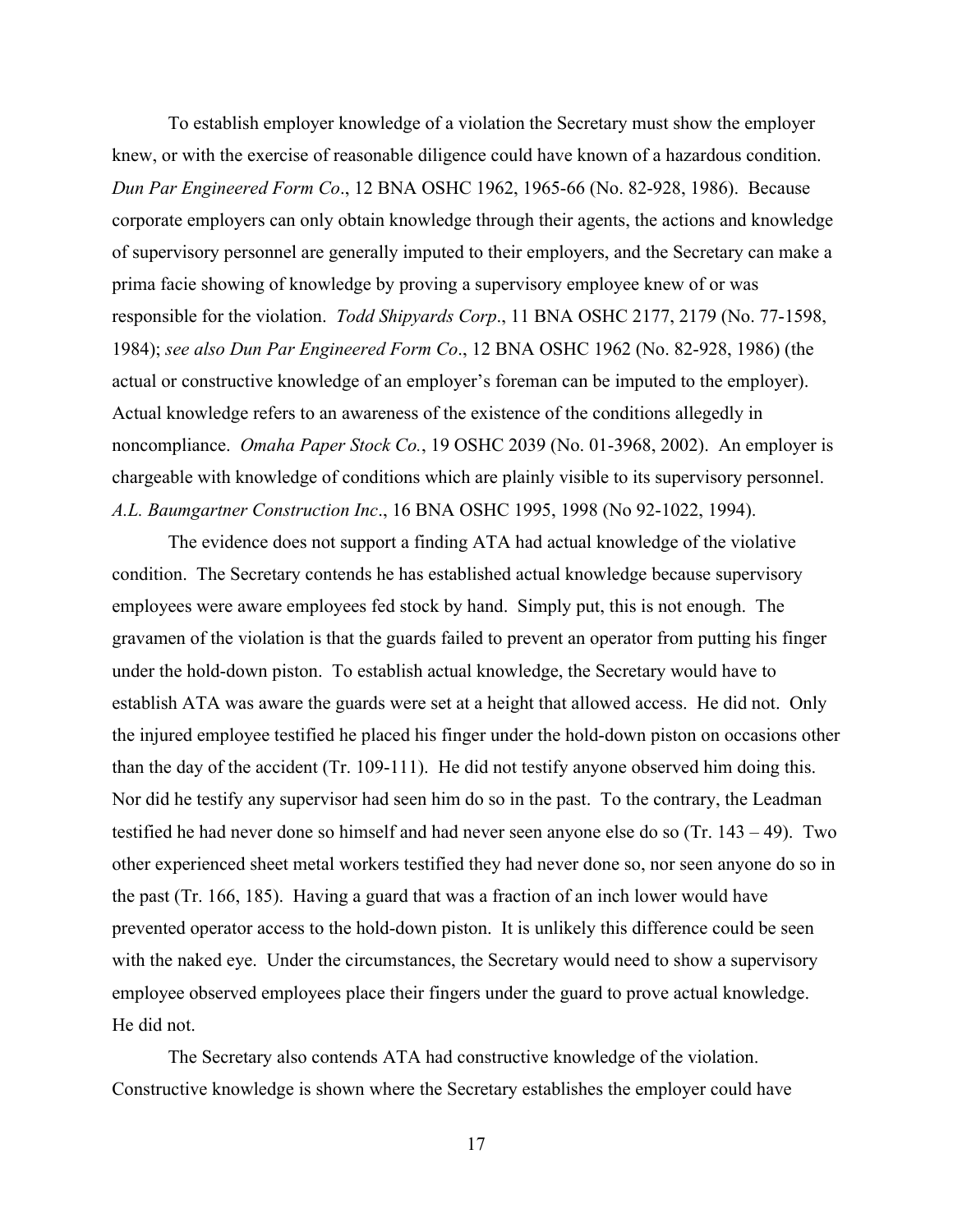known of the cited condition with the exercise of reasonable diligence. *Par Electrical Contractors, Inc*., 20 BNA OSHC 1624, 1627 (No. 99-1520).

Whether an employer was reasonably diligent involves a consideration of several factors, including the employer's obligation to have adequate work rules and training programs, to adequately supervise employees, to anticipate hazards to which employees may be exposed, and to take measures to prevent the occurrence of violations.

*Id. citing Precision Concrete Constr*. 19 BNA OSHC 1404, 1407 (No. 99-707, 2001). "Reasonable diligence implies effort, attention, and action not mere reliance upon the action of another." *Carlisle Equipment Co. v. Secretary of Labor*, 24 F.3d 790, 794 (6<sup>th</sup> Cir. 1994). The Secretary has met his burden to establish ATA failed to exercise reasonable diligence.

 Both ATA and the industry recognize the hold-down pistons pose a hazard for operators of the shear. ANSI B11.4 identifies two points of operation that require safeguarding (Exh. C-4 pp. 32, 50). The manufacturer's manual for the shear provided to CSHO Sotak by ATA during the inspection notes the hazard the hold-down pistons pose. It reads: "The shear is also equipped with powerful hold-downs which exert tons of force, clamping material or anything else in the work area while the ram is cycled." (Exh. C-3 p. 15). ATA requires its sheet metal workers sign off each day on a job safety analysis (JSA) for the job they are performing. The JSA for the job being performed by the injured employee at the time of the accident noted the existence of pinch point hazards and the need for guarding (Exh. R-7). Given this recognition, it was incumbent on ATA to ensure employees were not exposed to this hazard. It did not.

The guards on the hold-down pistons are adjustable. ATA did not provide sheet metal workers with any training, relying on their years' of experience. None of the sheet metal workers who testified knew the proper adjustment for the hold-down piston guard (Tr. 126-27, 170, 194). Although each testified if he needed a guard adjusted he would call maintenance, none would know when to do so (Tr. 128, 195). At least one sheet metal worker admitted he signed off on ATA's JSAs without knowing whether the guards were properly adjusted (Tr. 195).

 Lynn Moran, Director of ATA's Test, Asset, and Support Department, testified ATA performed a comprehensive inspection of its facility to determine whether machines were properly guarded in 2011 (Tr. 199). The inspection was conducted by a third party. The report generated as a result of the inspection did not note any deficiencies with the shear at issue (Exh.

18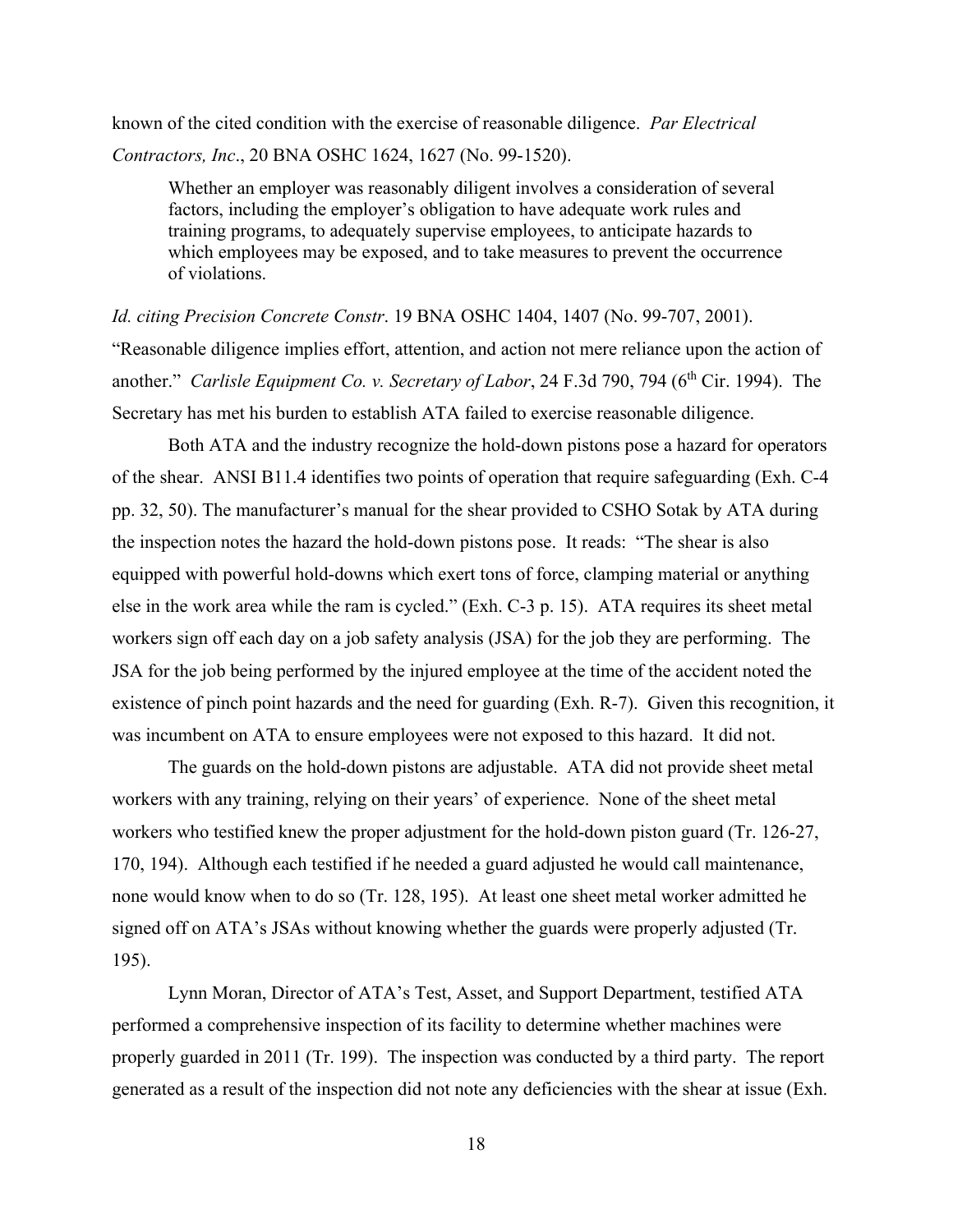R-8). ATA relies on this evidence to establish it could not have known the guards on the holddown pistons were inadequate. I find this argument unavailing. Ms. Moran could not testify regarding the qualifications of the individual responsible for the inspection or report, and admitted she did not accompany the individual on the inspection (Tr. 207). ATA did not establish the shear was in the same condition at that time as at the time of CSHO Sotak's inspection.

ATA has a "preventative maintenance program" to which Ms. Moran also testified. Ms. Moran's testimony regarding the program provided little detail. She stated preventive maintenance was performed on the equipment in the machine shop, including "checking for any safety features, to be sure that they were there and guarding is considered usually." (Tr. 203). She testified this is done every 200 hours of operation of the machine (Tr. 210). The cited shear had last had its preventive maintenance done on June 20, 2013 (Tr. 210-11; Exh. C-2 p. 5). According to Ms. Moran, ATA sets the guards according to manufacturer's specifications (Tr. 203, 210). However, the manufacturer has, since at least 1984, recommended the guards on the shear be replaced. The operator's manual for the shear states, "The guards shown in "B" and "C" do not meet ANSI B11.4 Standard. They should be replaced." (Exh. C-3 p. 48). The guards depicted in the photograph marked "B" are identical to those on the cited shear. Any claim ATA's preventive maintenance program met the standard for reasonable diligence is belied by the fact ATA provided no explanation why it had failed to follow the manufacturer's recommendation to replace these guards.

 Nor did ATA present evidence it consulted or relied on any industry recommendations for adjustment of the guards. Had ATA done so, it would have found the guards did not meet the recommendations contained in the industry consensus standard (Exh. C-4). For a gap under the hold-down piston of the size on the cited shear, ANSI B11.4 recommends the guard be placed 3.5 inches in front of the hold-down piston, or 1.5 inches further out than the guard on ATA's shear (Tr. 48; Exh. C-4 pp. 40-41).<sup>[16](#page-18-0)</sup>

<span id="page-18-0"></span> $16$  This is not to say ATA was required to follow the recommendations of the ANSI standard. Had the hold-down piston been guarded in a way that did not meet the specifications of the ANSI Standard, but nevertheless prevented employee entry into the zone of danger, ATA would have been in compliance with § 1910.212(a)(1).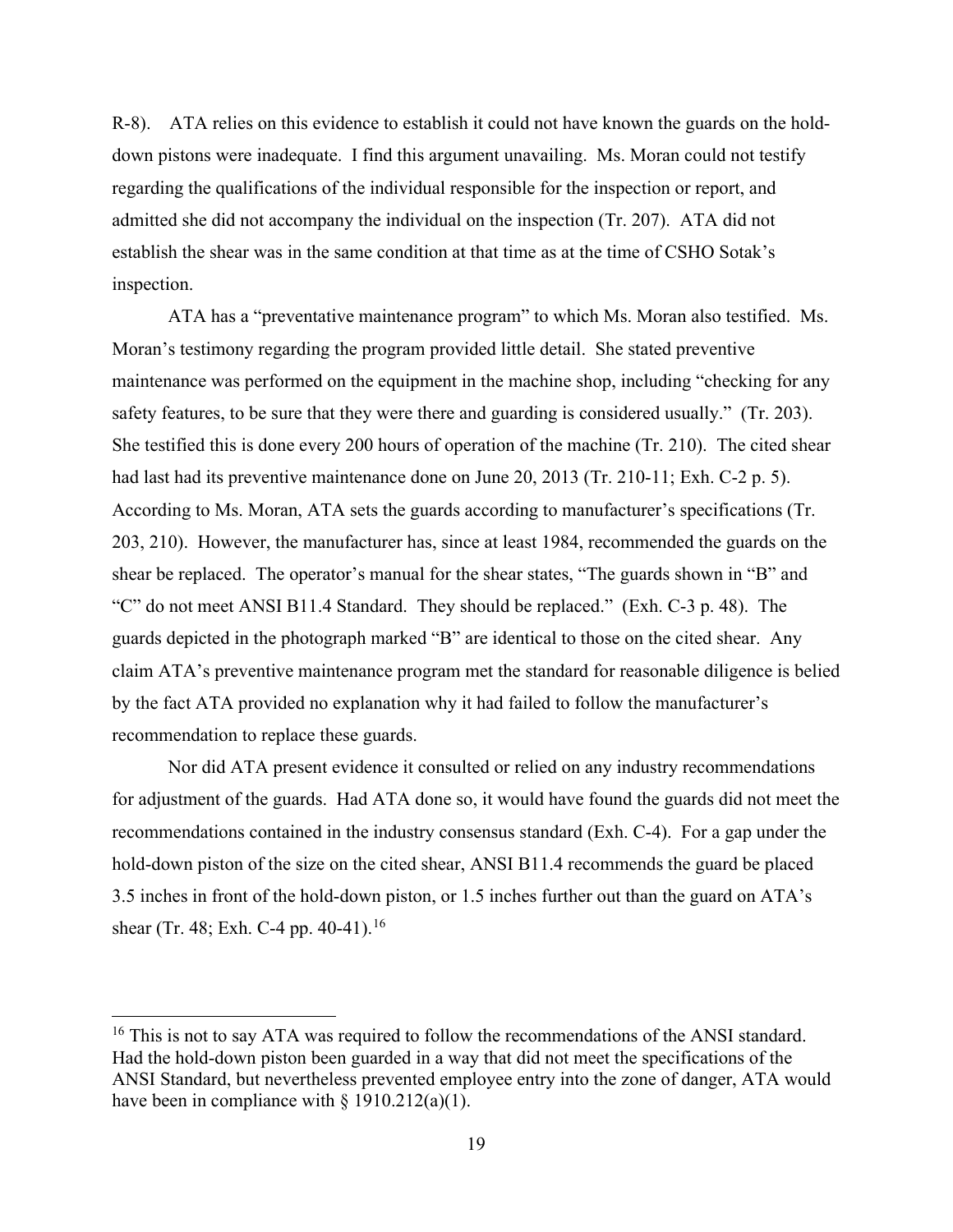It was incumbent on ATA to ensure adjustable guards on the shear were properly adjusted to prevent employees entering the zone of danger. A reasonably diligent employer would have consulted the operator's manual or industry recommendations. Had ATA done so, it would have recognized its guards were inadequate. The Secretary has established ATA had constructive knowledge of the violation.

#### *Unpreventable Employee Misconduct*

ATA has raised the affirmative defense of unpreventable employee misconduct. It contends the violation was the result of the injured employee's intentional act, in violation of ATA's rule prohibiting employees from circumventing guards. To prevail on the affirmative defense of unpreventable employee misconduct, an employer must show that it has (1) established work rules designed to prevent the violation, (2) adequately communicated those rules to its employees, (3) taken steps to discover violations, and (4) effectively enforced the rules when violations have been discovered. *See, e.g., Stark Excavating, Inc.*, 24 BNA OSHC 2218 (Nos. 09-0004 and 09-0005, 2014), *citing Manganas Painting Co.*, 21 BNA OSHC 1964, 1997 (No. 94-0588, 2007). The affirmative defense of employee misconduct applies in situations in which the behavior of the employee, not the existence of the violative condition, is at issue. As previously noted, the Commission has held OSHA's machine guarding standards were designed to protect employees from common human errors such as "neglect, distraction, inattention or inadvertence of an operator[.]" *Slyter Chair, Inc.*, 4 BNA OSHC at 1113. "The plain purposes of the standard are to avoid dependence upon human behavior and to provide a safe environment for employees in the machine area from the hazards created by the machine's operation." *Akron Brick & Block Co.*, 3 BNA OSHC 1876, 1878 (No. 4859, 1976). Here, the violative conduct alleged is the inadequacy of the guard on the shear, not the circumventing of the guard.

Even if the affirmative defense were available to ATA, it has failed to present evidence sufficient to support it. Although ATA sheet metal workers testified they would not have intentionally placed their hand under the piston, circumventing the guard, none testified to a rule specifically prohibiting them from doing so that had been communicated to them by ATA (Tr. 169, 187). ATA presented none. Other than toolbox talks, each testified they had received no training from ATA on company policies or safe operation of the machines at the workshop (Tr.

20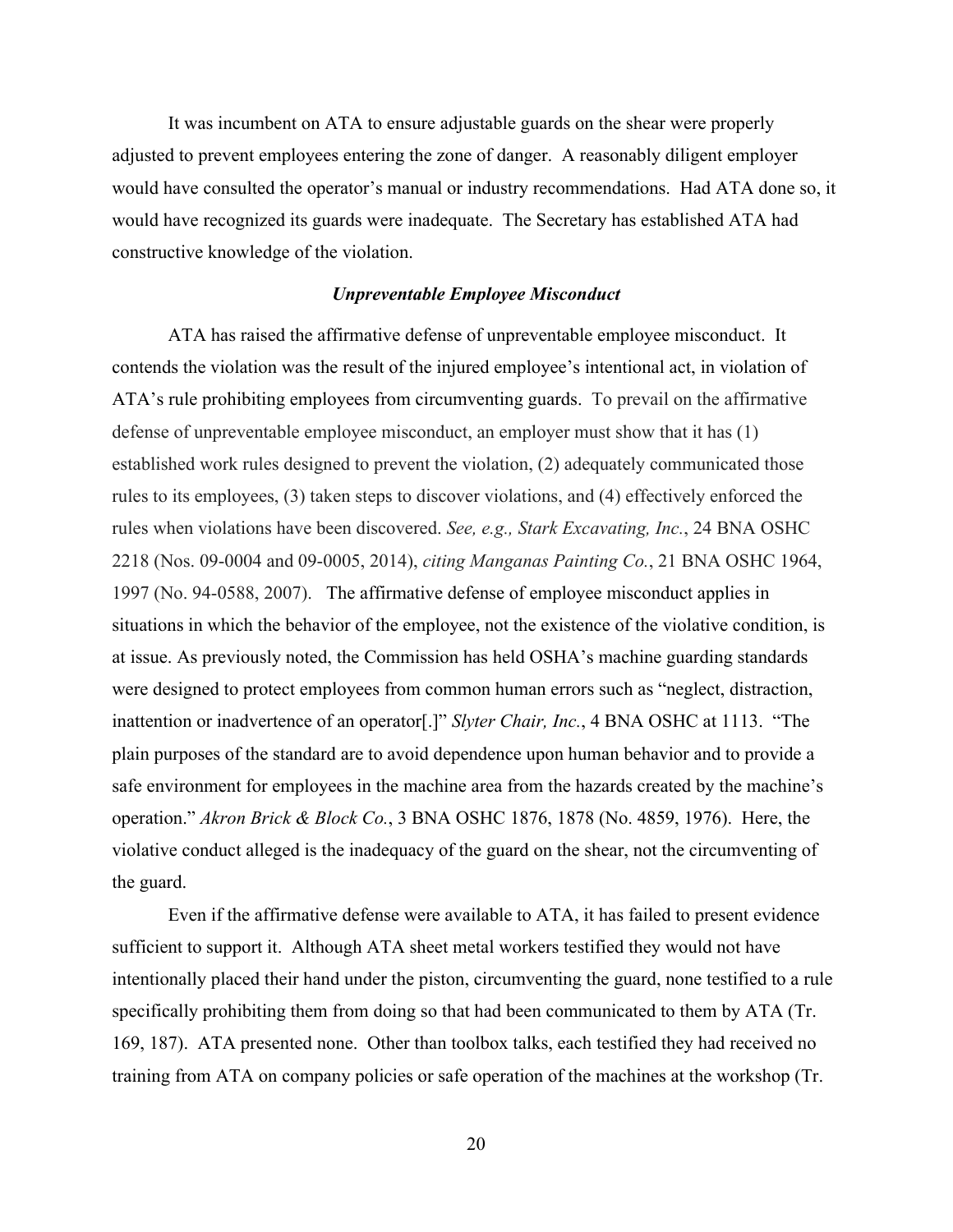150-51, 171). None could testify to the specific contents of any of the tool box talks.<sup>17</sup> ATA apparently relied on the operators' many years of experience as journeyman sheet metal workers to ensure they worked safely. Although it may have been reasonable for ATA to rely on prior training, ATA presented no evidence upon which I can reach such a conclusion. Nor did it offer any evidence of efforts to detect violations of safety rules, or enforcement efforts should violations be found. ATA's failure to present evidence defeats its affirmative defense.

#### *Characterization*

The Secretary alleges the violation was serious. A violation is serious when "there is a substantial probability that death or serious physical harm could result" from the hazardous condition at issue. [29 U.S.C. § 666\(k\).](https://a.next.westlaw.com/Link/Document/FullText?findType=L&pubNum=1000546&cite=29USCAS666&originatingDoc=I506d03ad178f11e2b60bb297d3d07bc5&refType=RB&originationContext=document&transitionType=DocumentItem&contextData=(sc.Search)#co_pp_340a00009b6f3) The Secretary need not show that there was a substantial probability that an accident would occur; only that if an accident did occur, death or serious physical harm would result. As demonstrated by the injured employee's partial amputation, the likely injury should an employee be in the zone of danger when the shear cycled is serious physical harm. The violation is serious.

## **PENALTY**

The Commission is the final arbiter of penalties. *Hern Iron Works, Inc.*, 16 BNA OSHC 1619, 1622, (No. 88-1962, 1994), *aff'd*, 937 F.2d 612 (9th Cir. 1991) (table); *see Valdak Corp.*, 17 BNA OSHC 1135, 1138 (No. 93-0239, 1995) ("The [OSH] Act places limits for penalty amounts but places no restrictions on the Commission's authority to raise or lower penalties within those limits."), *aff'd*, 73 F.3d 1466 (8th Cir. 1996). In assessing a penalty, the Commission gives due consideration to all of the statutory factors with the gravity of the violation being the most significant. OSH Act § 17(j), 29 U.S.C. § 666(j); *Capform Inc.*, 19 BNA OSHC 1374, 1378 (No. 99-0322, 2001), *aff'd*, 34 F. App'x 152 (5th Cir. 2002)

<span id="page-20-0"></span><sup>&</sup>lt;sup>17</sup> The Leadman testified these toolbox talks were "[n]ot exactly safety training..." (Tr. 147). When prompted for more, he testified "There might be out there, you know guarding, make sure guarding is in place and you know always watch your machines for moving parts and stuff like that." (Tr. 148). When asked "does ATA remind the employees not to reach around or under machine guards?", another sheet metal worker testified "I don't remember exactly but I mean, yes. Yes I – you know, when they talk about them, you're not supposed to remove them, yeah." (Tr. 169). The inability of these employees to definitively state they had received instructions not to circumvent guards, even when prompted, undermines ATA's claim it communicated any such work rule to its employees.